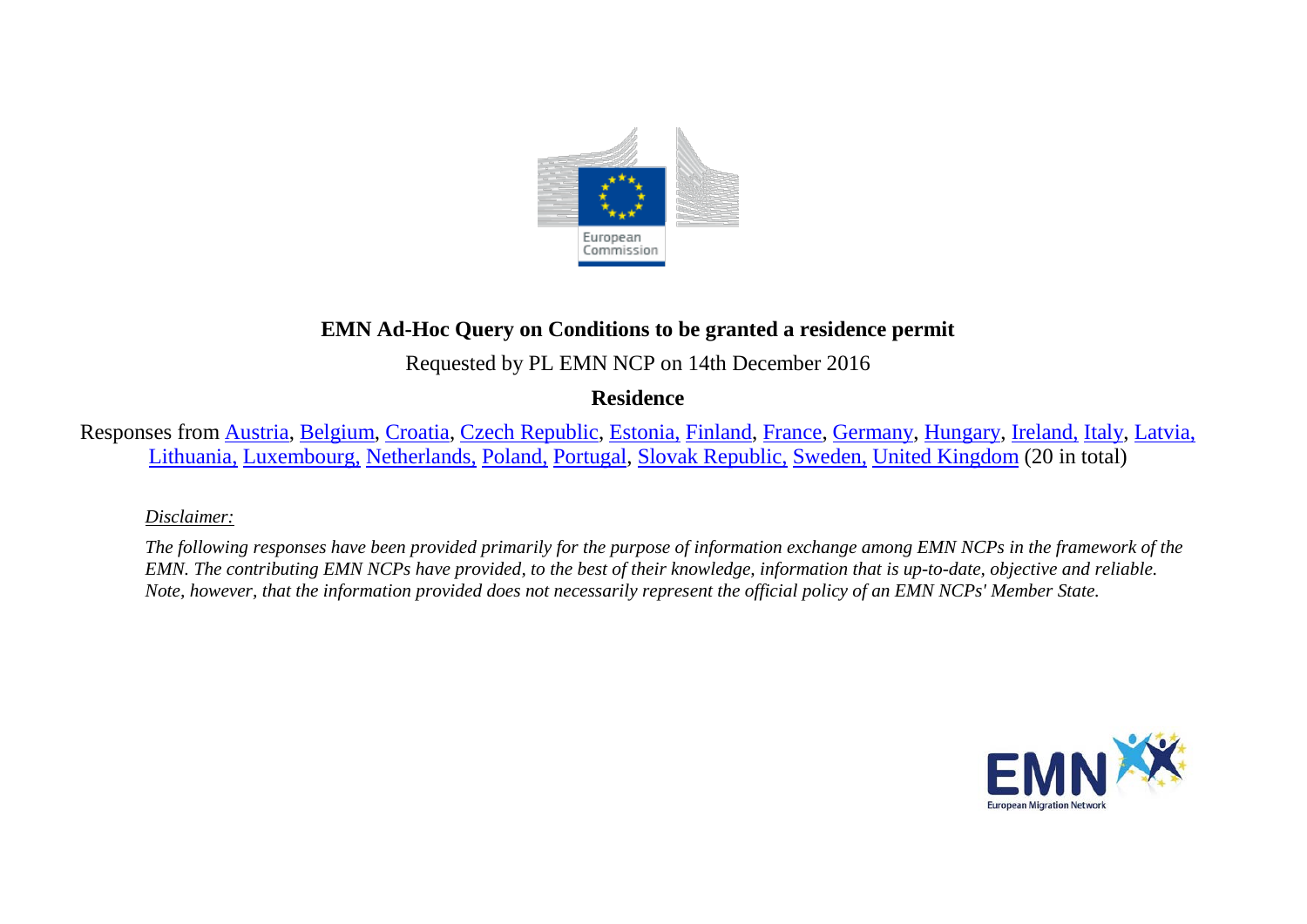### **Background information:**

Art. 3 of the Directive 2004/38/EC of the European Parliament and the Council of 29 April 2004 on the right of citizens of the Union and their family members to move and reside freely within the territory of the Member States amending Regulation (EEC) No 1612/68 and repealing Directives 64/221/EEC, 68/360/EEC, 72/194/EEC, 73/148/EEC, 75/34/EEC, 75/35/EEC, 90/364/EEC, 90/365/EEC and 93/96/EEC provides as follows: 1. This Directive shall apply to all Union citizens who move to or reside in a Member State other than that of which they are a national, and to their family members as defined in point 2 of Article 2 who accompany or join them.

2. Without prejudice to any right to free movement and residence the persons concerned may have in their own right, the host Member State shall, in accordance with its national legislation, facilitate entry and residence for the following persons:

(a) any other family members, irrespective of their nationality, not falling under the definition in point 2 of Article 2 who, in the country from which they have come, are dependants or members of the household of the Union citizen having the primary right of residence, or where serious health grounds strictly require the personal care of the family member by the Union citizen;

(b) the partner with whom the Union citizen has a durable relationship, duly attested. The host Member State shall undertake an extensive examination of the personal circumstances and shall justify any denial of entry or residence to these people.

Poland is considering amendments to its legislation (Act on Aliens of 12th December 2013) aiming to further enhance implementation of the aforementioned provision. Relevant analysis process is on-going, and appropriate participants from governmental administration are taking various proposals into account. Therefore, feedback from other EU Member States in this regard may be of a major importance.

In order to support analysis, which may have an impact on further legislative process, we are interested in receiving information concerning the following issues:

# **Questions**

- 1. 1. How was the directive 2004/38/EC (art. 3) implemented to your domestic legislation (separate act, amendments to an act in force, other)?
- 2. 2. Could you please cite the appropriate provision from your relevant legal act implementing art. 3 of the directive 2004/38/EC (both in your native language and English)?
- 3. 3. Do you consider amending your legislation implementing the directive 2004/38/EC (art. 3 in particular)? If so, is there a legislative process on-going?

# **Responses**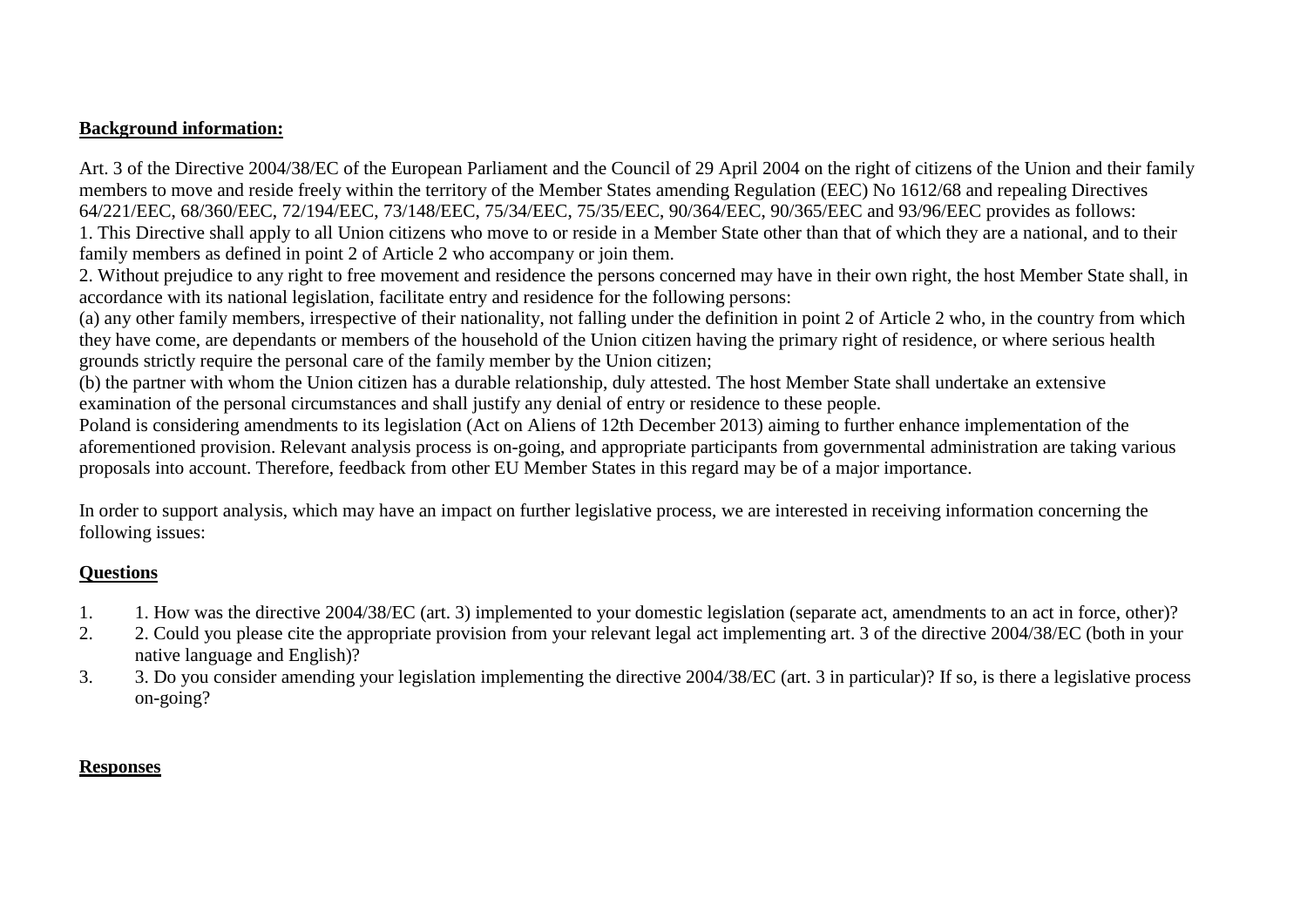<span id="page-2-1"></span><span id="page-2-0"></span>

| Country        | Wider<br><b>Dissemination</b> | <b>Response</b>                                                                                                                                                                                                                                                                                                                                                                                                                                                                                                                                                                                                                                                                                                                                                                                                                                                                                                                                                                                                                                                                                                                                                                                                                                                                                                                                                                                                                                                                                                                                                                                                                                                                                                                                                                                                                                                                                                                                                                                                                                                                                                                                                                                                                                                                                                                                                                                                                                                                                                                                                                                                                                                                                                                                                                                                                                                                                                                                                     |
|----------------|-------------------------------|---------------------------------------------------------------------------------------------------------------------------------------------------------------------------------------------------------------------------------------------------------------------------------------------------------------------------------------------------------------------------------------------------------------------------------------------------------------------------------------------------------------------------------------------------------------------------------------------------------------------------------------------------------------------------------------------------------------------------------------------------------------------------------------------------------------------------------------------------------------------------------------------------------------------------------------------------------------------------------------------------------------------------------------------------------------------------------------------------------------------------------------------------------------------------------------------------------------------------------------------------------------------------------------------------------------------------------------------------------------------------------------------------------------------------------------------------------------------------------------------------------------------------------------------------------------------------------------------------------------------------------------------------------------------------------------------------------------------------------------------------------------------------------------------------------------------------------------------------------------------------------------------------------------------------------------------------------------------------------------------------------------------------------------------------------------------------------------------------------------------------------------------------------------------------------------------------------------------------------------------------------------------------------------------------------------------------------------------------------------------------------------------------------------------------------------------------------------------------------------------------------------------------------------------------------------------------------------------------------------------------------------------------------------------------------------------------------------------------------------------------------------------------------------------------------------------------------------------------------------------------------------------------------------------------------------------------------------------|
| <b>Austria</b> | N <sub>o</sub>                | This EMN NCP has provided a response to the requesting EMN NCP. However, they have requested<br>that it is not disseminated further.                                                                                                                                                                                                                                                                                                                                                                                                                                                                                                                                                                                                                                                                                                                                                                                                                                                                                                                                                                                                                                                                                                                                                                                                                                                                                                                                                                                                                                                                                                                                                                                                                                                                                                                                                                                                                                                                                                                                                                                                                                                                                                                                                                                                                                                                                                                                                                                                                                                                                                                                                                                                                                                                                                                                                                                                                                |
| <b>Belgium</b> | Yes                           | 1. Article 3 of the directive 2004/38/EC was transposed into national legislation in the amended Belgian<br>Immigration Act of 1980, more precisely in articles 40 $\S$ 2, 40bis $\S$ 2 and 47/1.<br>2. Attached you can find the relevant articles in both Dutch and French. The actual text of legislation is<br>unfortunately not officially available in English but we can propose the following translations: Art. 40 §<br>2. For the purposes of this Act, a citizen of the Union is a foreigner who is a national of a Member State<br>of the European Union and who is staying or visiting the Kingdom. Art. 40bis §2 The following shall be<br>considered as family members of the Union citizen: 1 ° the spouse or the foreigner with whom he is<br>bound by a registered partnership considered as equivalent to a marriage in Belgium, accompanying or<br>joining him; $2^{\circ}$ the partner to whom the citizen of the Union is bound by a partnership registered in<br>accordance with a law, and who accompanies or joins him. Partners must meet the following conditions:<br>A) prove that they have a long-term and stable partnership relationship duly established. The lasting and<br>stable character of this relationship is demonstrated: - if the partners prove that they have cohabited in<br>Belgium or in another country without interruption for at least one year before the application; - or if the<br>partners prove that they have known each other for at least two years prior to the application and<br>provide proof that they have maintained regular contacts by telephone, regular mail or electronic mail,<br>and that they have met three times during the two years preceding the application and that these<br>meetings have a total of 45 days or more; - or if the partners have a common child; B) come to live<br>together; C) both be more than twenty-one years of age. The minimum age of the partners shall be<br>reduced to eighteen years when they bring evidence of cohabitation of at least one year before the<br>arrival of the alien joined in the Kingdom; D) be single and not have a lasting and stable partnership<br>with another person; E) not be a person referred to in sections 161 to 163 of the Civil Code; F) [neither<br>was the subject of a final decision refusing to celebrate the marriage on the basis of Article 167 of the<br>Civil Code. 3° the descendants and descendants of his spouse or partner referred to in 1 or 2, who are<br>under twenty-one years of age or who are dependent on them, who accompany them or join them,<br>provided that the joined foreigner, his spouse or the registered partner concerned has the right of<br>custody and, in the case of shared custody, provided that the other custodian has given his consent; $4^{\circ}$<br>the ascendants and ascendants of his spouse or partner referred to in 1 or 2, who are dependent on them, |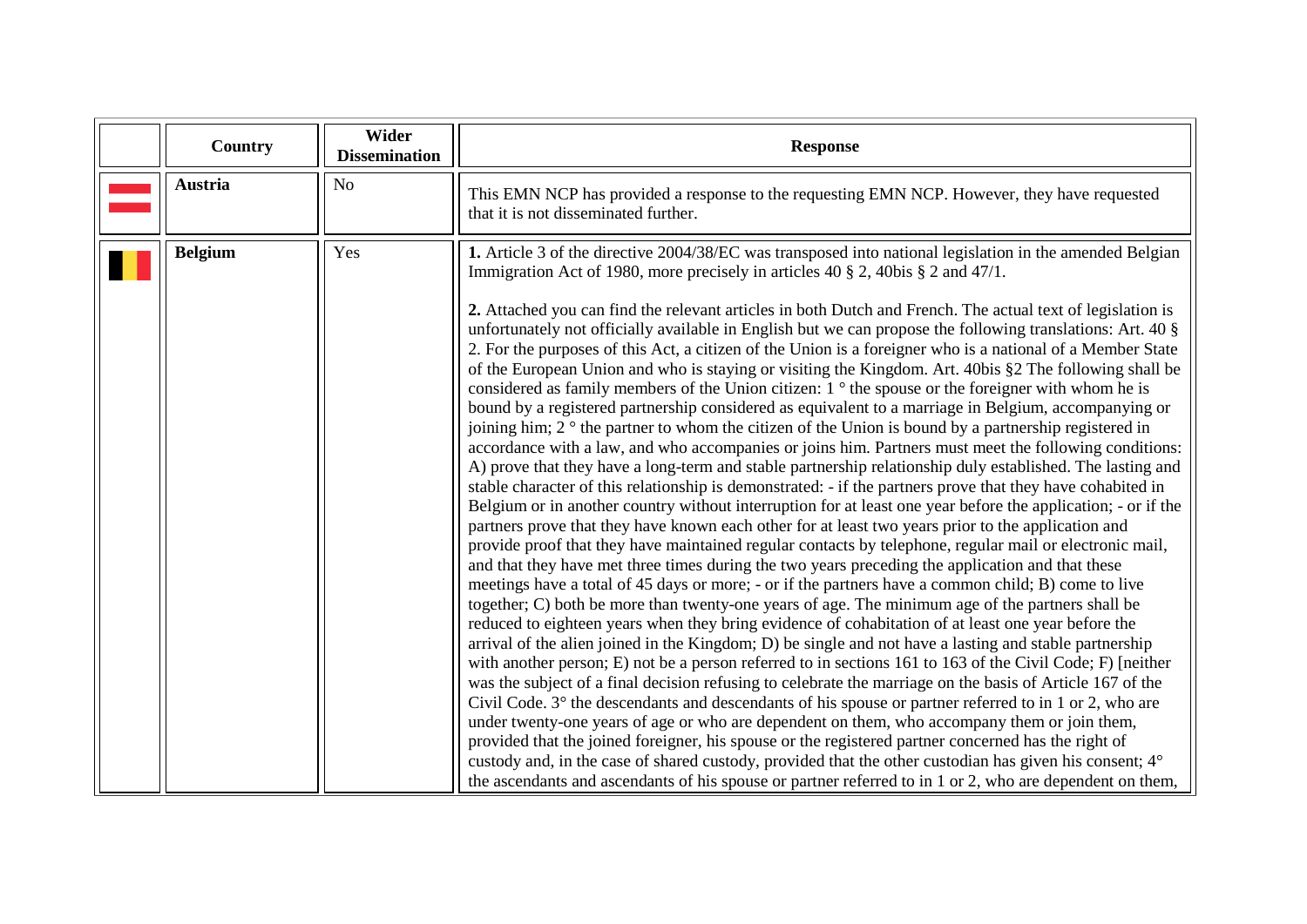<span id="page-3-0"></span>

|         |     | who accompany or join them; 5° the father or mother of a citizen of the European Union who is a minor<br>of age referred to in Article 40, § 4, first paragraph, in so far as he is dependent on him and under his<br>custody of it.] 2 Art. 47/1. The following shall be considered as other members of the family of a citizen<br>of the Union: 1 ° the partner with whom the citizen of the Union has a durable and duly attested<br>relationship, and who is not covered by Article 40bis, § 2, 2°; 2° members of the family, not referred to<br>in Article 40bis, § 2, who are dependent or belong to the household of the citizen of the Union in the<br>country of origin; $3^\circ$ members of the family, not referred to in Article 40bis, § 2, of whom the citizen of<br>the Union must imperatively and personally take care due to serious health problems.<br>3. Discussions are ongoing about possible amendments to family reunification provisions. Hence it is<br>possible that in the future a bill regarding (mostly) family reunification is tabled. If this occurs, the bill<br>will take into account the ruling of the Belgian Constitutional Court of 26.09.2013 and the Rahman<br>ruling that the European Court of Justice (Grand Chamber) reached on 05.09.2012. The ruling of<br>26.09.2013 of the Belgian Constitutional Court ( $n^{\circ}$ 121/2013) annulled some family reunification<br>related provisions of the Belgian Immigration Act. The ruling has also given an interpretation to other<br>provisions concerning family reunification. Some of these annulments and interpretations were based on<br>the directive 2004/38/EC. For further details on the provisions annulled and interpreted, please read the<br>Belgian policy report 2013 pp.20-21. The Rahman ruling of 05.09.2012 contains information on how<br>article 3.2 of the directive should be interpreted. Sources: • Immigration Office – Study Unit • Ruling<br>121/2013 of the Belgian Constitutional Court from 26 September 2013 • Rahman ruling the European<br>Court of Justice from 5 September 2012: http://eur-lex.europa.eu/legal-<br>content/EN/TXT/?uri=CELEX%3A62011CJ0083 • Belgian EMN annual policy report 2013:<br>https://emnbelgium.be/publication/policy-report-2013-asylum-and-migration-belgium-emn |
|---------|-----|--------------------------------------------------------------------------------------------------------------------------------------------------------------------------------------------------------------------------------------------------------------------------------------------------------------------------------------------------------------------------------------------------------------------------------------------------------------------------------------------------------------------------------------------------------------------------------------------------------------------------------------------------------------------------------------------------------------------------------------------------------------------------------------------------------------------------------------------------------------------------------------------------------------------------------------------------------------------------------------------------------------------------------------------------------------------------------------------------------------------------------------------------------------------------------------------------------------------------------------------------------------------------------------------------------------------------------------------------------------------------------------------------------------------------------------------------------------------------------------------------------------------------------------------------------------------------------------------------------------------------------------------------------------------------------------------------------------------------------------------------------------------------------------------------------------------------------------------------------------------------------------------------------------------------------------------------------------------------------------------------------------------------------------------------------------------------------------------------------------------------------------------------------------------------------------------------------------------------------------------------------------------------------------------------------------------------------------|
| Croatia | Yes | 1. Article 3 of the Directive 2004/38/EC was transposed into the Foreigners Act (OG, 130/11, 74/13).<br>Provisions of Foreigners Act regulating entry, residence and work of nationals of the EEM member<br>states and their family members was amended since 27 June 2013, and these provisions came into force<br>on 01 July 2013.<br>2. X ENTRY, RESIDENCE AND WORK OF NATIONALS OF THE EEA MEMBER STATES AND<br>THEIR FAMILY MEMBERS- Article 153 1) A national of the EEA Member State and members of his<br>family, regardless whether they are nationals of the EEA Member State or not, and who are entitled to<br>residence in the Republic of Croatia, shall have equal rights as nationals of the Republic of Croatia in<br>accordance with the Treaty on the Functioning of the European Union. (2) A national of the EEA                                                                                                                                                                                                                                                                                                                                                                                                                                                                                                                                                                                                                                                                                                                                                                                                                                                                                                                                                                                                                                                                                                                                                                                                                                                                                                                                                                                                                                                                                                |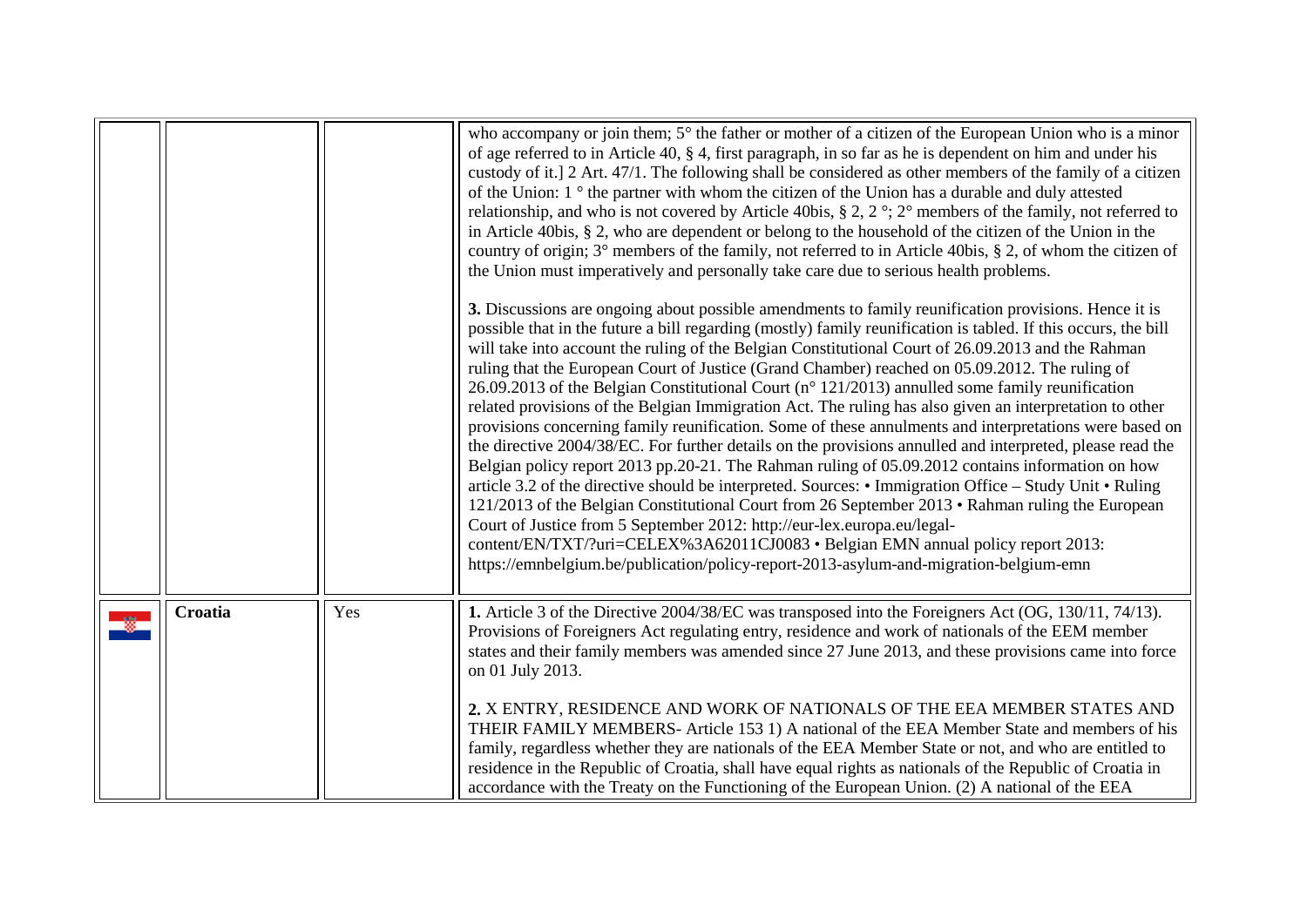|  | Member State and members of his family may work and provide services in the Republic of Croatia              |
|--|--------------------------------------------------------------------------------------------------------------|
|  | without a residence and work permit or a work registration certificate. Family members of a national of      |
|  | the EEA Member State Article 162 The following categories shall be regarded as family members of a           |
|  | national of the EEA Member State: 1. the spouse, 2. the common law partner, in line with Croatian            |
|  | legislation, and persons in a durable relationship which can be demonstrated by shared residence at the      |
|  | same address in the duration of at least three years, and if the intention of continuing to live together is |
|  | evident, 3. relatives of a national of the EEA Member State and of his spouse or common law partner by       |
|  | blood in the vertical line downwards, until they have reached 21 years of age, 4. adopted children and       |
|  | step-children of a national of the EEA Member State or of his spouse or common law partner, until they       |
|  | have reached 21 years of age, 5. persons referred to in Points 3 and 4 of this Paragraph who are above       |
|  | 21 years of age and who must be and actually have been supported by a national of the EEA Member             |
|  | State, or by his spouse or common law partner, 6. relatives by blood in the vertical line upwards, who       |
|  | must be and actually have been supported by a national of the EEA Member State or by his spouse or           |
|  | common law partner, 7. other members of the family of a national of the EEA Member State for whom            |
|  | an individual assessment determines that in view of their material and social positions in the country       |
|  | they arrived from, they are dependent on the national of the EEA Member State in terms of providing          |
|  | for their basic needs, or they are members of his household, or for whom, due to serious health-related      |
|  | reasons, a special personal care of the national of the EEA Member State is required. X. ULAZAK,             |
|  | BORAVAK I RAD DRŽAVLJANA DRŽAVA ĈLANICA EGP-a I ČLANOVA NJIHOVIH                                             |
|  | OBITELJI - Članak 153. (1) Državljanin države članice EGP-a i članovi njegove obitelji, bez obzira           |
|  | jesu li državljani država članica EGP-a ili ne, a imaju pravo boravka u Republici Hrvatskoj, izjednačeni     |
|  | su u pravima s državljanima Republike Hrvatske u okviru odredbi Ugovora o funkcioniranju Europske            |
|  | unije. (2) Državljanin države članice EGP-a i članovi njegove obitelji mogu u Republici Hrvatskoj raditi     |
|  | i pružati usluge bez dozvole za boravak i rad, odnosno bez potvrde o prijavi rada. ČLANOVI                   |
|  | OBITELJI DRŽAVLJANINA DRŽAVE ČLANICE EGP-A Članak 162. Članovima obitelji državljana                         |
|  | države članice EGP-a smatraju se: 1. bračni drug, 2. izvanbračni drug prema propisima Republike              |
|  | Hrvatske, kao i osobe koje su u trajnoj vezi koja se može dokazivati zajedničkim boravkom na istoj           |
|  | adresi u trajanju od najmanje 3 godine te ako je razvidna namjera daljnjeg zajedničkog života, 3.            |
|  | srodnici državljanina države članice EGP-a te njegovog bračnog ili izvanbračnog druga po krvi u              |
|  | uspravnoj liniji nishodno, do navršene 21 godine života, 4. posvojenici i pastorčad državljanina države      |
|  | članice EGP-a ili njegovog bračnog ili izvanbračnog druga, do navršene 21 godine života, 5. osobe iz         |
|  | točke 3. i 4. ovoga stavka starije od 21 godine tivota, koje je državljanin države članice EGP-a ili njegov  |
|  | bračni ili izvanbračni drug dužan uzdržavati i stvarno ih uzdržava, 6. srodnici po krvi u uspravnoj liniji   |
|  | ushodno, koje je državljanin države članice EGP-a ili njegov bračni ili izvanbračni drug dužan               |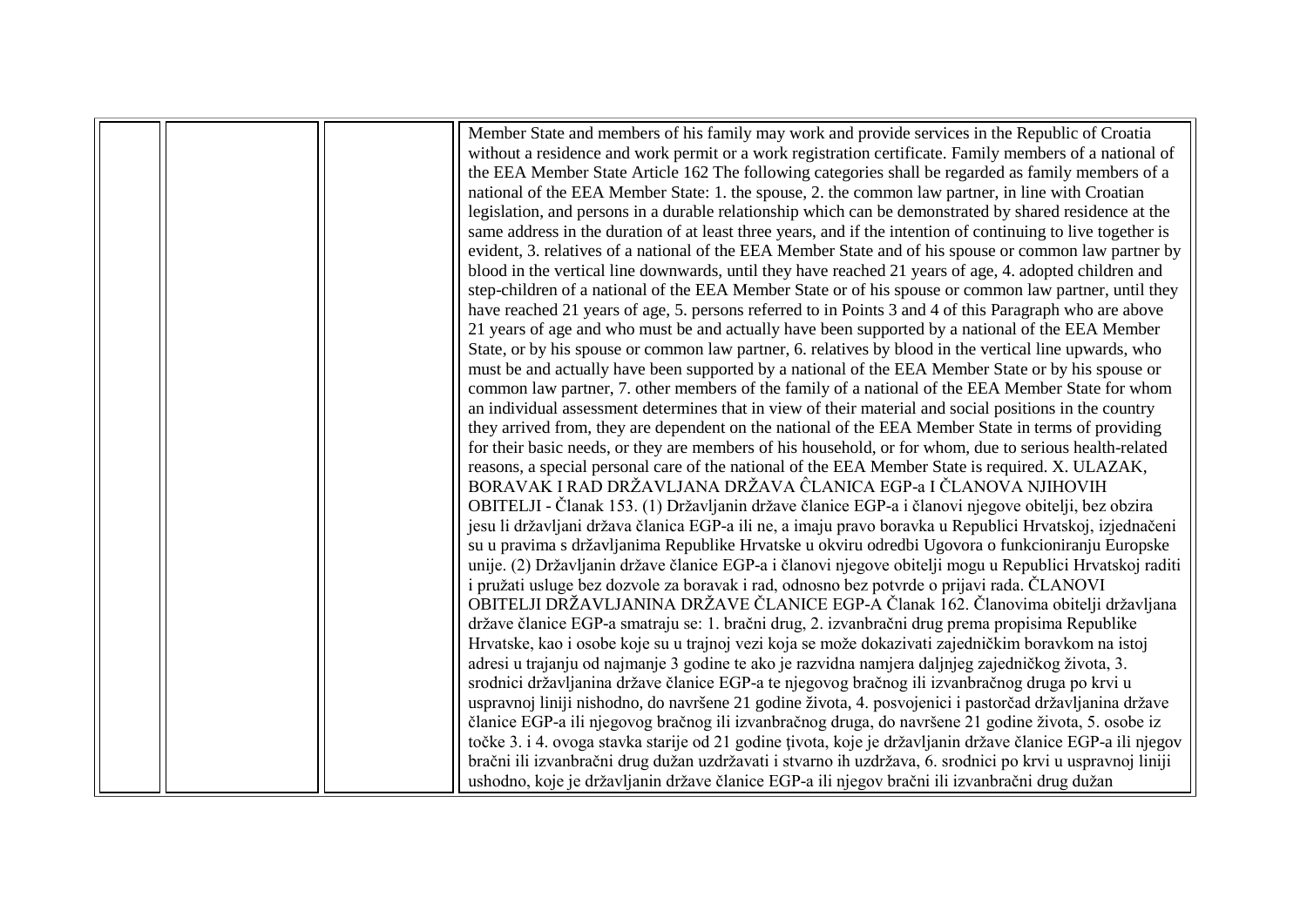<span id="page-5-0"></span>

|                       |     | uzdržavati i stvarno ih uzdržava, 7. drugi članovi obitelji državljanina države članice EGP-a za koje je<br>individualnom procjenom utvrđeno da su zbog svoje materijalne i socijalne situacije u državi iz koje<br>dolaze, u osiguranju osnovnih potreba ovisni o državljaninu države članice EGP-a ili su članovi<br>njegovog kućanstva ili za kojeg je zbog ozbiljnih zdravstvenih razloga potrebna osobna skrb<br>državljanina države članice EGP-a.<br>3. 3. Yes, the process of amending Foreigners Act is ongoing, and article 162 is planned to be amended.                                                                                                                                                                                                                                                                                                                                                                                                                                                                                                                                                                                                                                                                                                                                                                                                                                                                                                                                                                                                                                                                                                                                                                                                                                                                                                                                                                                                                                                                                                                                                                                                                                                                                                                                                                                                                                                                                                                                                                                                                               |  |
|-----------------------|-----|---------------------------------------------------------------------------------------------------------------------------------------------------------------------------------------------------------------------------------------------------------------------------------------------------------------------------------------------------------------------------------------------------------------------------------------------------------------------------------------------------------------------------------------------------------------------------------------------------------------------------------------------------------------------------------------------------------------------------------------------------------------------------------------------------------------------------------------------------------------------------------------------------------------------------------------------------------------------------------------------------------------------------------------------------------------------------------------------------------------------------------------------------------------------------------------------------------------------------------------------------------------------------------------------------------------------------------------------------------------------------------------------------------------------------------------------------------------------------------------------------------------------------------------------------------------------------------------------------------------------------------------------------------------------------------------------------------------------------------------------------------------------------------------------------------------------------------------------------------------------------------------------------------------------------------------------------------------------------------------------------------------------------------------------------------------------------------------------------------------------------------------------------------------------------------------------------------------------------------------------------------------------------------------------------------------------------------------------------------------------------------------------------------------------------------------------------------------------------------------------------------------------------------------------------------------------------------------------------|--|
| <b>Czech Republic</b> | Yes | 1. By amendment to the Act No. 326/1999 Coll., on the Residence of Foreign Nationals in the Territory<br>of the Czech Republic.<br>2. Section 1 and Section 15a paragraph 2 of the above-mentioned Act are implementing Art. 3 of the<br>directive 2004/38/EC. Section 1 of the Act Subject Matter (1) This Act relating to the directly<br>applicable legal provisions of the European Communities establishes the conditions for entry of foreign<br>nationals to and their departure from the Territory, lays down conditions for the residence of foreign<br>nationals in the Territory and defines the scope of competences of the Police of the Czech Republic<br>(hereinafter referred to as the 'Police'), the Ministry of the Interior (hereinafter referred to as the<br>'Ministry') and the Ministry of Foreign Affairs in this area of public administration. (2) A foreign<br>national means a natural person, who is not a citizen of the Czech Republic, including a citizen of the<br>European Union. (3) The provisions for entry, residence and departure of a citizen of the European<br>Union shall also apply to a citizen of a state that is bound by an international agreement entered into<br>with the European Community and to a citizen of a state that is bound by the Agreement on the<br>European Economic Area, unless such agreement provides otherwise. Předmět úpravy (1) Tento zákon<br>upravuje v návaznosti na přímo použitelný právní předpis Evropských společenství podmínky vstupu<br>cizince na území České republiky (dále jen "území") a vycestování cizince z území, stanoví podmínky<br>pobytu cizince na území a vymezuje působnost Policie České republiky (dále jen "policie"),<br>Ministerstva vnitra (dále jen "ministerstvo") a Ministerstva zahraničních věcí v této oblasti státní<br>správy. (2) Cizincem se rozumí fyzická osoba, která není státním občanem České republiky, včetně<br>občana Evropské unie. (3) Úprava vstupu, pobytu a vycestování občana Evropské unie se vztahuje i na<br>občana státu, který je vázán mezinárodní smlouvou sjednanou s Evropským společenstvím a na občana<br>státu, který je vázán Smlouvou o Evropském hospodářském prostoru, pokud tato smlouva nestanoví<br>jinak. Section 15a (2) A family member of a EU citizen is also considered a foreigner who proves that<br>a) he/she is a relative of a citizen of the European Union not mentioned in paragraph 1, if 1, in the State<br>of which he/she is a citizen, or in the state in which he/she was allowed to stay, he/she had lived before |  |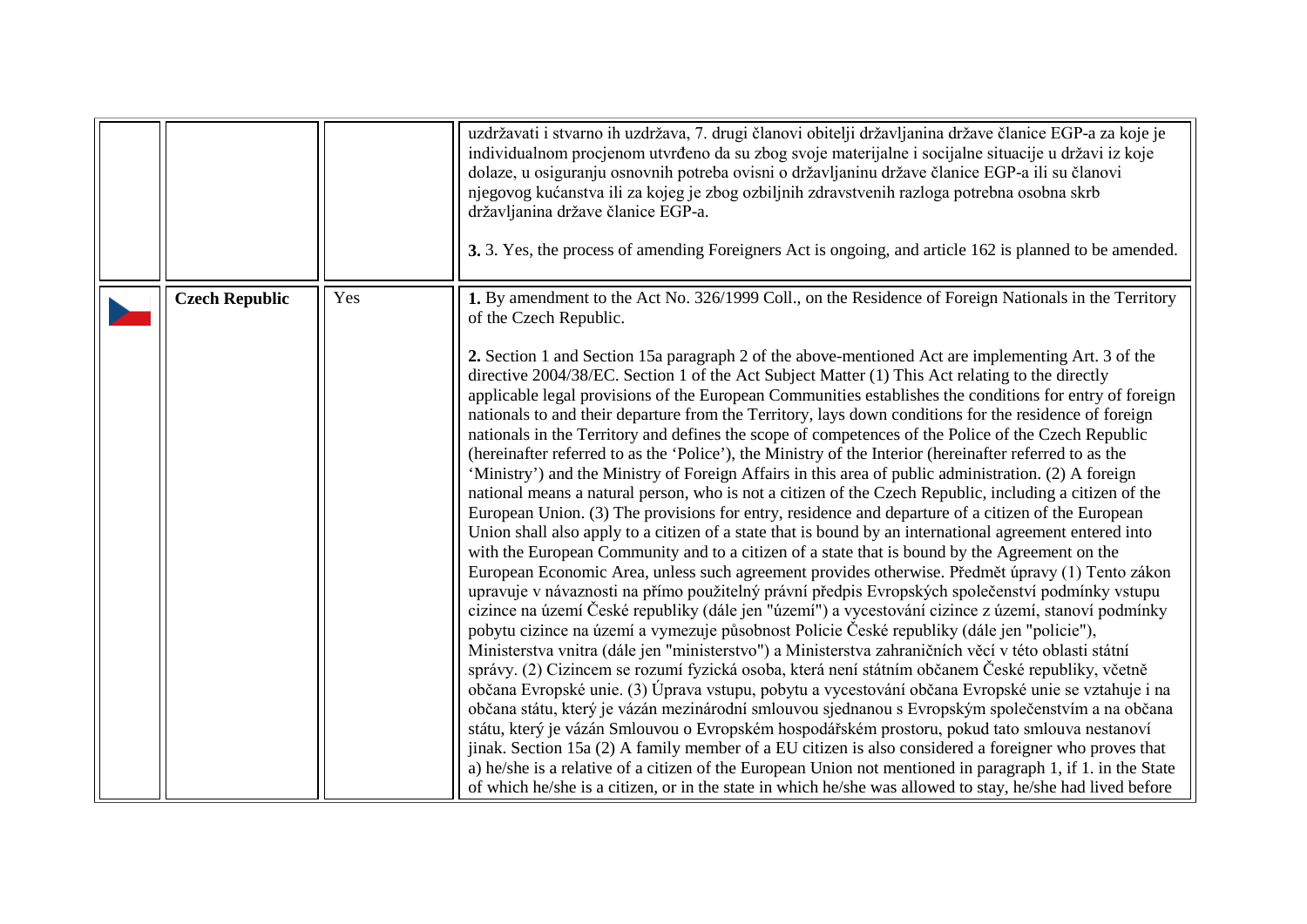<span id="page-6-0"></span>

|                |     | entering the Territory with a EU citizen in a common household. 2. is due to meeting his/her basic<br>needs dependent on nutrition or other necessary care provided by a EU citizen, or he/she had been<br>dependent on this nutrition or other necessary care immediately before entering the Territory of the<br>State of which he/she is a citizen, or of the state where he/she was allowed to stay, or 3. he/she cannot<br>take care of himself/herself due to serious health reasons without personal care of a citizen of the<br>European Union, or b) he/she is in a durable relationship with a citizen of the European Union – this<br>relationship is not a marriage, and lives with him/her in a common household; when assessing the<br>durability of the partnership the nature of relationship, its strength and intensity are particularly taken<br>into account. (2) Za rodinného příslušníka občana Evropské unie se považuje též cizinec, který prokáže,<br>že a) je příbuzným občana Evropské unie neuvedeným v odstavci 1, pokud 1. ve státě, jehož je<br>občanem, nebo ve státě, ve kterém měl povolen pobyt, žil před vstupem na území s občanem Evropské<br>unie ve společné domácnosti, 2. je z důvodu uspokojování svých základních potřeb závislý na výživě<br>nebo jiné nutné péči poskytované občanem Evropské unie, nebo byl na této výživě nebo jiné nutné péči<br>závislý bezprostředně před vstupem na území ve státě, jehož je občanem, nebo ve státě, ve kterém měl<br>povolen pobyt, nebo 3. se o sebe z vážných zdravotních důvodů nedokáže sám postarat bez osobní péče<br>občana Evropské unie, nebo b) má s občanem Evropské unie trvalý partnerský vztah, který není<br>manželstvím, a žije s ním ve společné domácnosti; při posuzování trvalosti partnerského vztahu se<br>zohlední zejména povaha, pevnost a intenzita vztahu.<br>3. NO. |
|----------------|-----|--------------------------------------------------------------------------------------------------------------------------------------------------------------------------------------------------------------------------------------------------------------------------------------------------------------------------------------------------------------------------------------------------------------------------------------------------------------------------------------------------------------------------------------------------------------------------------------------------------------------------------------------------------------------------------------------------------------------------------------------------------------------------------------------------------------------------------------------------------------------------------------------------------------------------------------------------------------------------------------------------------------------------------------------------------------------------------------------------------------------------------------------------------------------------------------------------------------------------------------------------------------------------------------------------------------------------------------------------------------------------------------------------------------------------------------------------------------------------------------------------------------------------------------------------------------------------------------------------------------------------------------------------------------------------------------------------------------------------------------------------------------------------------------------------------------------------------------------------------------------------------------|
| <b>Estonia</b> | Yes | 1. Directive 2004/38/EC has been implemented in the Citizen of the European Union Act.<br>2. § 3. Family member of a citizen of the European Union (1) For the purposes of this Act, a family<br>member of a citizen of the European Union (hereinafter, family member') is a person who is not a<br>citizen of the European Union or a citizen of Estonia and who is: 1) the spouse of a citizen of the<br>European Union (hereinafter, 'the spouse'), 2) a child under 21 years of age or a dependent adult child<br>of a citizen of the European Union or of his or her spouse (hereinafter, 'dependent child'), 3) a<br>dependent parent of a citizen of the European Union or of his or her spouse, or 4) a person not covered<br>by clauses 1–3 of this subsection who, in the country of origin of the citizen of the European Union, is a<br>dependent of the citizen of the European Union or is a member of his or her household, or who is<br>permanently unable to cope independently due to health reasons, and with respect to whom it is<br>necessary that the citizen of the European Union personally care for him or her. (2) For the purposes of<br>this Act, a dependent is a person who resides together with a citizen of the European Union in a shared                                                                                                                                                                                                                                                                                                                                                                                                                                                                                                                                                                                                       |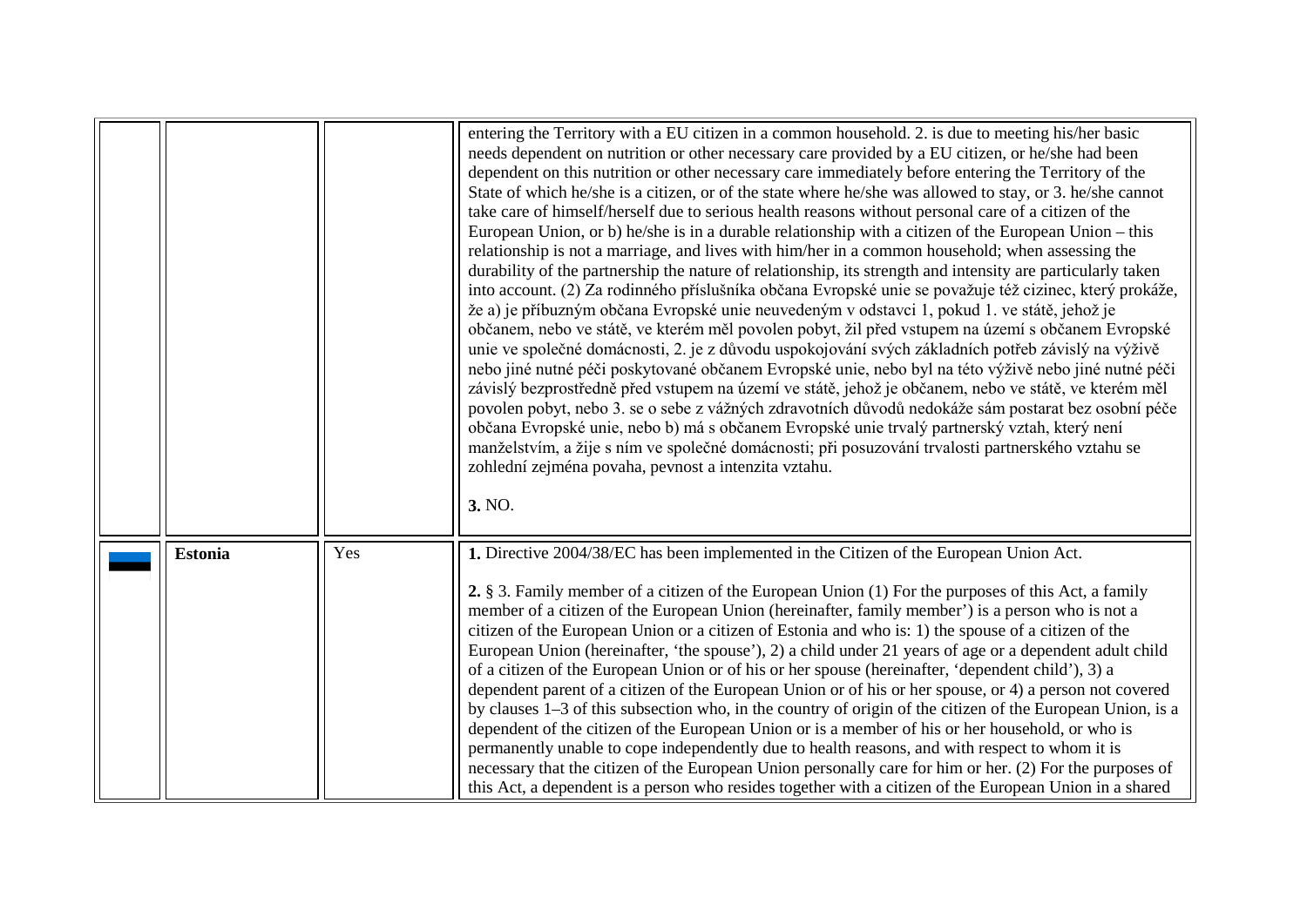<span id="page-7-0"></span>

|                |     | household and has no personal income. (3) For the purposes of this Act, a member of the household<br>means: 1) a person specified in subsection 4 of section 24 of the Official Statistics Act who resides with<br>a citizen of the European Union in a shared household and has an independent income; 2) a person who<br>has a proven permanent and factual registered partnership with a citizen of the European Union.<br>3. The amendments in the Citizen of the European Union Act came into force on 01.07.2016.                                                                                                                                                                                                                                                                                                                                                                    |                                                                                                                                                                                                                                                                                                                         |  |
|----------------|-----|--------------------------------------------------------------------------------------------------------------------------------------------------------------------------------------------------------------------------------------------------------------------------------------------------------------------------------------------------------------------------------------------------------------------------------------------------------------------------------------------------------------------------------------------------------------------------------------------------------------------------------------------------------------------------------------------------------------------------------------------------------------------------------------------------------------------------------------------------------------------------------------------|-------------------------------------------------------------------------------------------------------------------------------------------------------------------------------------------------------------------------------------------------------------------------------------------------------------------------|--|
| <b>Finland</b> | Yes | 1. The directive was implemented to an act in force, ie. Alien's Act $(301/2004)$ , it's chapter number 10<br>"Residence of citizens of the European Union or similar persons". The government's proposal was given<br>in 2006 (proposal number HE 205/2006) and the amendments came into force April 30th 2007.<br>2. Here are the relevant sections in the Alien's Act concerning directive's art. 3 (both in Finnish and in<br>English, of which the latter is an unofficial translation):<br>10 luku<br>Euroopan unionin kansalaisen ja häneen<br>rinnastettavan oleskelu<br>153 § (23.3.2007/360)<br>Luvun soveltamisala<br>Tätä lukua sovelletaan unionin kansalaiseen ja<br>häneen rinnastettavaan sekä näiden<br>perheenjäseniin ja muihin omaisiin.<br>Tässä luvussa säädetään:<br>1) edellytyksistä, jotka koskevat sitä, miten<br>unionin kansalainen ja hänen perheenjäsenensä | <b>Chapter 10</b><br>Residence of citizens of the European Union<br>or similar persons<br>Section 153<br>Scope of application of the Chapter (360/2007)<br>(1) This Chapter applies to EU citizens and<br>similar persons and their family members and<br>other relatives.<br>(2) This Chapter lays down provisions on: |  |
|                |     |                                                                                                                                                                                                                                                                                                                                                                                                                                                                                                                                                                                                                                                                                                                                                                                                                                                                                            |                                                                                                                                                                                                                                                                                                                         |  |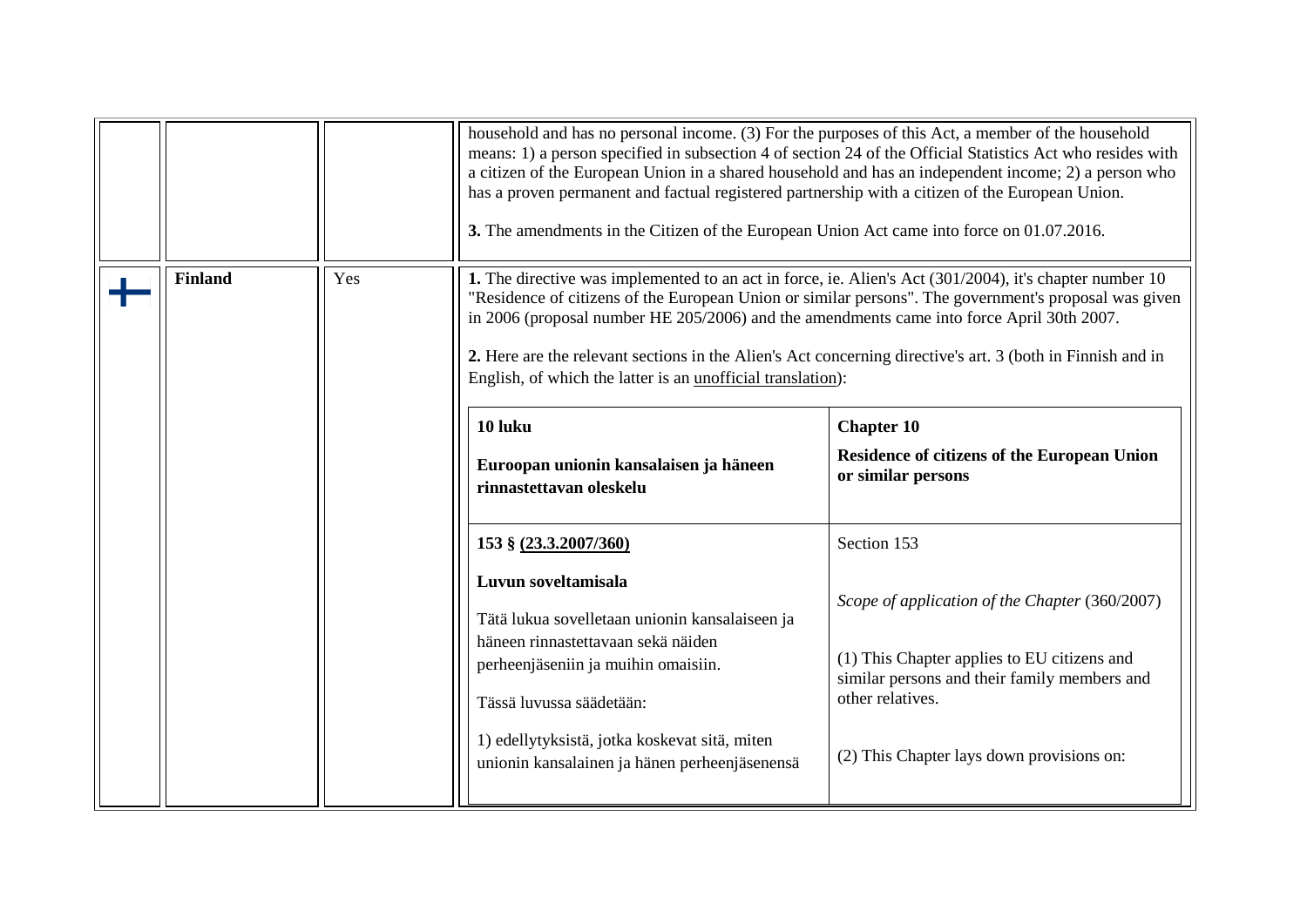| voivat käyttää oikeuttaan liikkua ja oleskella<br>vapaasti jäsenvaltioiden alueella;<br>2) unionin kansalaisen ja hänen perheenjäsenensä<br>oikeudesta oleskella pysyvästi jäsenvaltioiden<br>alueella;<br>3) 1 ja 2 kohdassa tarkoitettuja oikeuksia<br>koskevista rajoituksista, jotka perustuvat yleiseen<br>järjestykseen tai yleiseen turvallisuuteen taikka<br>kansanterveyteen. | 1) the conditions on how EU citizens and their<br>family members can use their right to move and<br>reside freely within the territory of the Member<br>States;<br>2) the right of EU citizens and their family<br>members to reside within the territory of the<br>Member States on a permanent basis;<br>3) restrictions concerning the rights referred to |
|----------------------------------------------------------------------------------------------------------------------------------------------------------------------------------------------------------------------------------------------------------------------------------------------------------------------------------------------------------------------------------------|--------------------------------------------------------------------------------------------------------------------------------------------------------------------------------------------------------------------------------------------------------------------------------------------------------------------------------------------------------------|
| Lukua sovelletaan unionin kansalaiseen, joka<br>siirtyy Suomeen tai oleskelee Suomessa, sekä<br>hänen perheenjäseneensä, joka tulee hänen<br>mukanaan tai seuraa häntä myöhemmin.<br>(21.5.2010/432)                                                                                                                                                                                   | in paragraphs 1 and 2 on grounds of public<br>order, public security or public health.<br>(3) The Chapter applies to EU citizens who<br>move to Finland or reside in Finland, and to<br>their family members who accompany them or<br>join them later. $(432/2010)$                                                                                          |
| Lukua sovelletaan Suomen kansalaisen<br>perheenjäseneen, jos Suomen kansalainen on<br>käyttänyt vapaan liikkuvuuden direktiivin<br>mukaista liikkumisoikeuttaan asettumalla toiseen<br>jäsenvaltioon ja perheenjäsen tulee Suomeen<br>hänen mukanaan tai seuraa häntä myöhemmin.<br>(21.5.2010/432)                                                                                    | (4) The Chapter applies to family members of a<br>Finnish citizen if the Finnish citizen has<br>exercised his or her right of free movement<br>under the Free Movement Directive by settling<br>in another Member State, and the family<br>member accompanies him or her to Finland or<br>joins him or her later. (432/2010)                                 |
| 153 a § (23.3.2007/360)<br>Poikkeus luvun soveltamisalaan                                                                                                                                                                                                                                                                                                                              | <b>Section 153a</b><br>Exception to the scope of application of the<br><b>Chapter</b> (360/2007)                                                                                                                                                                                                                                                             |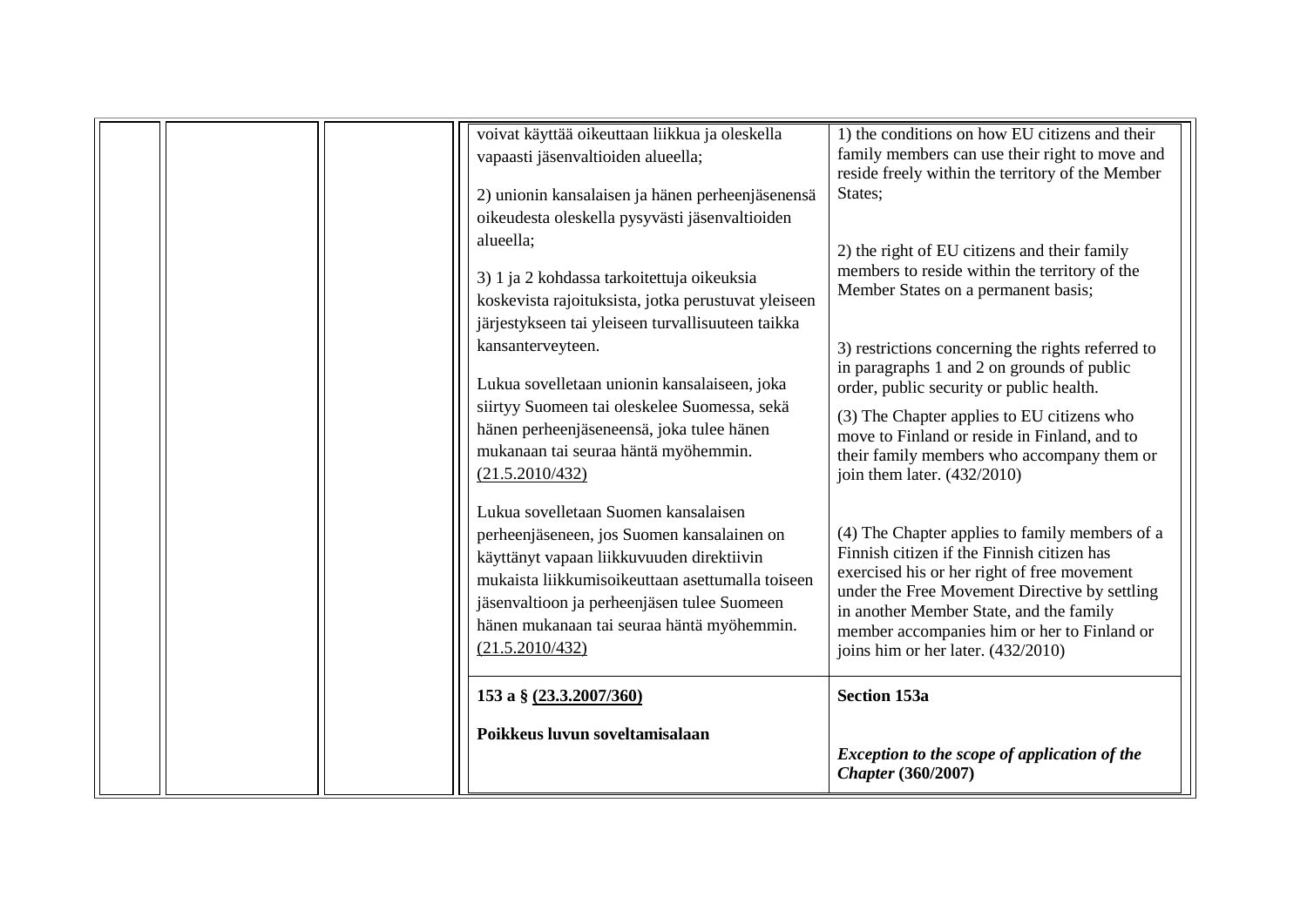|  | Unionin kansalaiselle, jonka oleskeluoikeutta ei<br>voida rekisteröidä tai vahvistaa tämän luvun<br>säännösten perusteella, voidaan poikkeuksellisesti<br>myöntää oleskelulupa 4 luvun perusteella.<br>Unionin kansalaisen perheenjäsenelle, joka itse ei<br>ole unionin kansalainen, myönnetään<br>oleskelulupa 4 luvun perusteella, jos häneen ei<br>sovelleta tämän luvun säännöksiä.                                                                                  | (1) EU citizens whose right of residence cannot<br>be registered or approved under the provisions<br>of this Chapter may, as an exception, be issued<br>with a residence permit under Chapter 4.<br>(2) A family member of an EU citizen, who is<br>not an EU citizen and to whom the provisions of<br>this Chapter do not apply, is issued with a<br>residence permit under Chapter 4.                                                                                                                                              |
|--|---------------------------------------------------------------------------------------------------------------------------------------------------------------------------------------------------------------------------------------------------------------------------------------------------------------------------------------------------------------------------------------------------------------------------------------------------------------------------|--------------------------------------------------------------------------------------------------------------------------------------------------------------------------------------------------------------------------------------------------------------------------------------------------------------------------------------------------------------------------------------------------------------------------------------------------------------------------------------------------------------------------------------|
|  | 154 § (23.3.2007/360)                                                                                                                                                                                                                                                                                                                                                                                                                                                     | <b>Section 154</b>                                                                                                                                                                                                                                                                                                                                                                                                                                                                                                                   |
|  | Unionin kansalaisen perheenjäsen                                                                                                                                                                                                                                                                                                                                                                                                                                          | EU citizens' family members (360/2007)                                                                                                                                                                                                                                                                                                                                                                                                                                                                                               |
|  | Unionin kansalaisen perheenjäseniä ovat hänen:<br>1) aviopuolisonsa;<br>2) alle 21-vuotiaat tai hänen huollettavinaan<br>olevat jälkeläisensä suoraan alenevassa polvessa<br>samoin kuin hänen aviopuolisonsa vastaavat<br>jälkeläiset;<br>3) huollettavinaan olevat sukulaisensa suoraan<br>ylenevässä polvessa samoin kuin hänen<br>aviopuolisonsa vastaavat sukulaiset.<br>Jos Suomessa asuva unionin kansalainen on<br>alaikäinen, hänen huoltajansa on perheenjäsen. | (1) The following persons are considered family<br>members of an EU citizen:<br>1) his or her spouse;<br>2) his or her descendants who are under the age<br>of 21 or dependent on him or her, and the<br>descendants of similar status of his or her<br>spouse;<br>3) his or her direct relatives in the ascending line<br>who are dependent on him or her, and relatives<br>of similar status of his or her spouse.<br>(2) If the EU citizen living in Finland is a minor,<br>his or her guardian is considered a family<br>member. |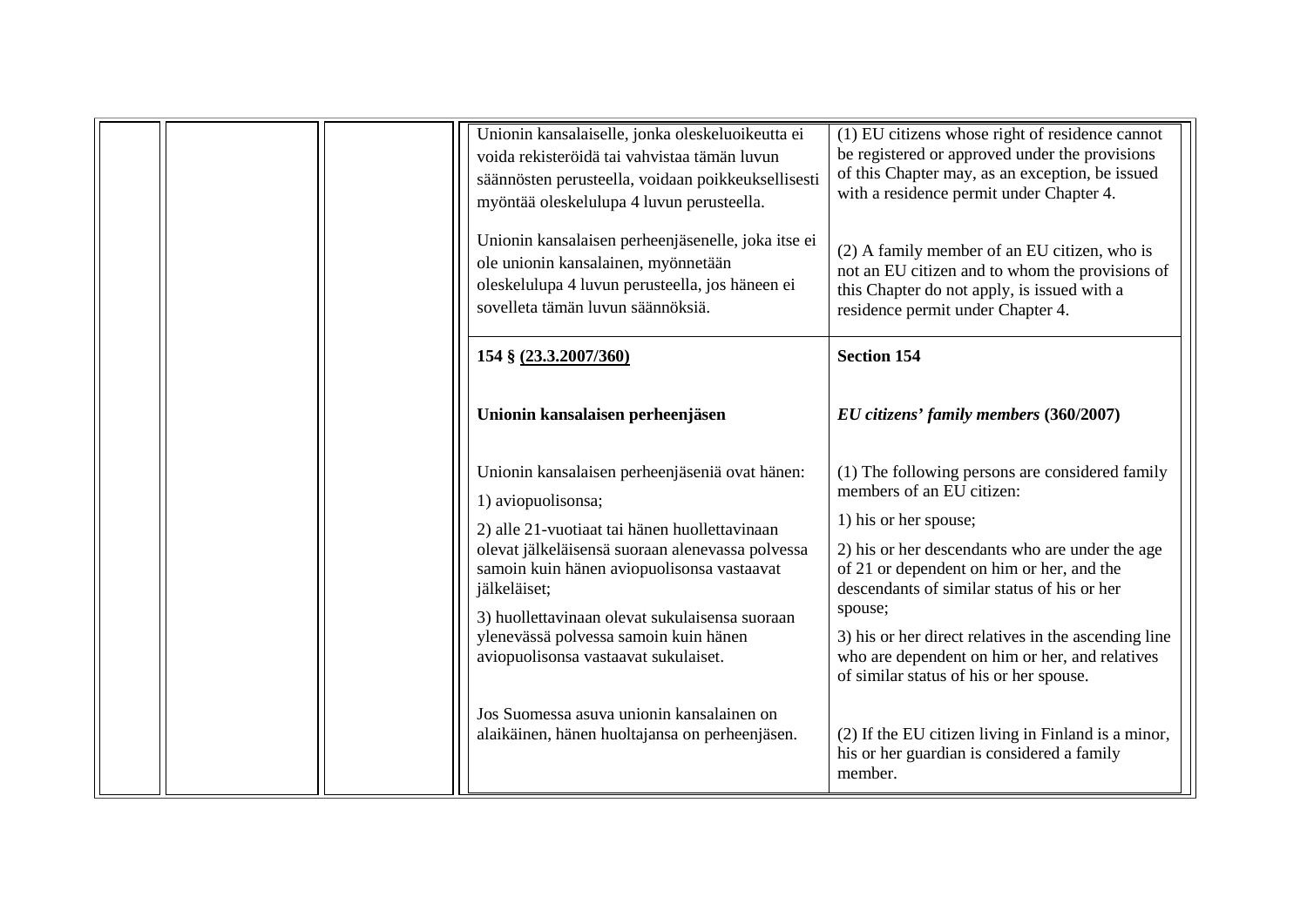| Tätä lukua sovellettaessa aviopuolisoihin<br>rinnastetaan jatkuvasti yhteisessä taloudessa<br>avioliitonomaisissa olosuhteissa elävät henkilöt<br>sukupuolestaan riippumatta, jos he ovat asuneet<br>vähintään kaksi vuotta yhdessä. Tätä lukua<br>sovellettaessa heidän välisensä suhde rinnastetaan<br>avioliittoon. Kahden vuoden yhdessä asumista ei<br>kuitenkaan edellytetä, jos yhteisessä taloudessa<br>asuvilla on lapsi yhteisessä huollossa tai jos on<br>muu painava syy.<br>Unionin kansalaisen perheenjäseneen rinnastetaan<br>muu omainen hänen kansalaisuuteensa<br>katsomatta, jos:<br>1) hän on lähtömaassaan sellaisen unionin<br>kansalaisen huollettavana, joka on ensisijainen<br>oleskeluoikeuden haltija, tai hän asui samassa<br>taloudessa tämän kanssa; taikka<br>2) vakavat terveydelliset syyt ehdottomasti<br>edellyttävät, että kyseinen unionin kansalainen<br>hoitaa häntä henkilökohtaisesti. | (3) In the application of this Chapter, persons<br>living in a marriage-like relationship in the same<br>household on a permanent basis are considered<br>to have the same status as a married couple<br>regardless of their sex if they have lived in the<br>same household for at least two years. In the<br>application of this Chapter, the relationship<br>between them is equivalent to a marriage.<br>However, the requirement for living together for<br>at least two years does not apply if the persons<br>living in the same household have a child in<br>their joint custody or if there are other weighty<br>reasons.<br>(4) Other relatives are considered to have the<br>same status as family members of EU citizens,<br>regardless of their citizenship, if:<br>1) the relative is, in the country of departure,<br>dependent on an EU citizen who has the primary<br>right of residence, or the relative lived in the<br>same household with the EU citizen in question;<br>or<br>2) serious health grounds absolutely require the<br>EU citizen in question to give the relative<br>personal care. |
|---------------------------------------------------------------------------------------------------------------------------------------------------------------------------------------------------------------------------------------------------------------------------------------------------------------------------------------------------------------------------------------------------------------------------------------------------------------------------------------------------------------------------------------------------------------------------------------------------------------------------------------------------------------------------------------------------------------------------------------------------------------------------------------------------------------------------------------------------------------------------------------------------------------------------------|-----------------------------------------------------------------------------------------------------------------------------------------------------------------------------------------------------------------------------------------------------------------------------------------------------------------------------------------------------------------------------------------------------------------------------------------------------------------------------------------------------------------------------------------------------------------------------------------------------------------------------------------------------------------------------------------------------------------------------------------------------------------------------------------------------------------------------------------------------------------------------------------------------------------------------------------------------------------------------------------------------------------------------------------------------------------------------------------------------------------------|
| 155 § (23.3.2007/360)                                                                                                                                                                                                                                                                                                                                                                                                                                                                                                                                                                                                                                                                                                                                                                                                                                                                                                           | <b>Section 155</b>                                                                                                                                                                                                                                                                                                                                                                                                                                                                                                                                                                                                                                                                                                                                                                                                                                                                                                                                                                                                                                                                                                    |
| Unionin kansalaisen maahantulo ja oleskelu                                                                                                                                                                                                                                                                                                                                                                                                                                                                                                                                                                                                                                                                                                                                                                                                                                                                                      | EU citizens' entry into and residence in the<br>country (360/2007)                                                                                                                                                                                                                                                                                                                                                                                                                                                                                                                                                                                                                                                                                                                                                                                                                                                                                                                                                                                                                                                    |
| Unionin kansalaisen maahantulon ja oleskelun<br>edellytyksenä on, että hänellä on voimassa oleva<br>henkilötodistus tai passi.                                                                                                                                                                                                                                                                                                                                                                                                                                                                                                                                                                                                                                                                                                                                                                                                  | (1) EU citizens entering into and residing in the<br>country are required to have a valid identity<br>card or passport.                                                                                                                                                                                                                                                                                                                                                                                                                                                                                                                                                                                                                                                                                                                                                                                                                                                                                                                                                                                               |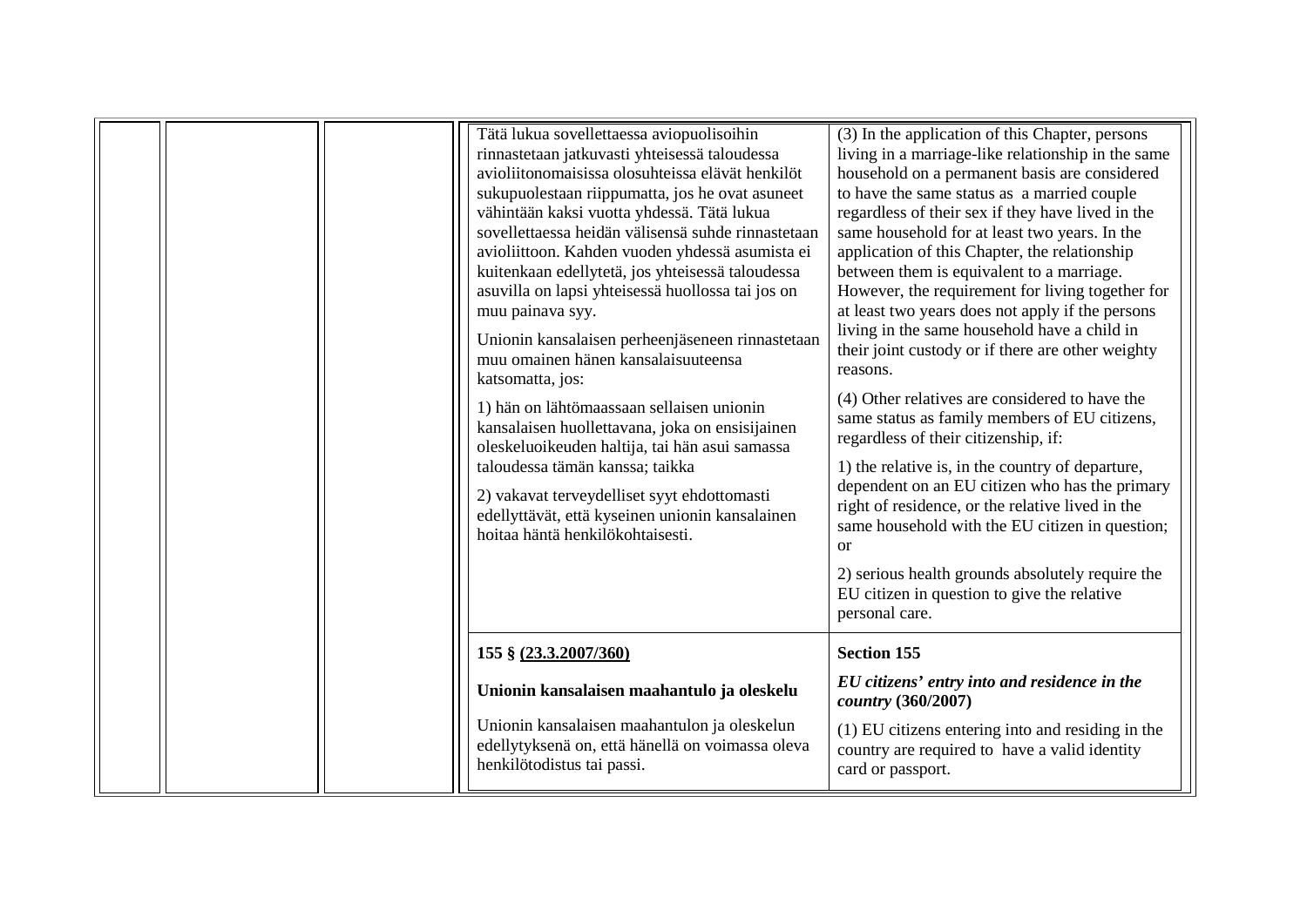|  | Jos unionin kansalaisella tai hänen<br>perheenjäsenellään, joka ei ole unionin<br>kansalainen, ei ole vaadittavaa<br>matkustusasiakirjaa tai mahdollisesti tarvittavaa<br>viisumia, hänelle on ennen maahanpääsyn<br>epäämistä varattava tilaisuus hankkia tarpeelliset<br>asiakirjat tai saada ne toimitetuiksi, taikka<br>osoittaa muilla keinoin, että hänellä on oikeus<br>liikkua ja oleskella vapaasti. | (2) If an EU citizen or his or her family member<br>who is not an EU citizen does not have the<br>necessary travel document or, where required,<br>the necessary visa, he or she shall, before being<br>refused entry, be given an opportunity to obtain<br>the necessary documents or to have them<br>delivered to him or her, or prove by other means<br>that he or she has a right to move and reside<br>freely in the country. |
|--|---------------------------------------------------------------------------------------------------------------------------------------------------------------------------------------------------------------------------------------------------------------------------------------------------------------------------------------------------------------------------------------------------------------|------------------------------------------------------------------------------------------------------------------------------------------------------------------------------------------------------------------------------------------------------------------------------------------------------------------------------------------------------------------------------------------------------------------------------------|
|  | 155 a § (25.3.2011/266)                                                                                                                                                                                                                                                                                                                                                                                       | <b>Section 155a</b>                                                                                                                                                                                                                                                                                                                                                                                                                |
|  | Unionin kansalaisen perheenjäsenen<br>maahantulo                                                                                                                                                                                                                                                                                                                                                              | <b>Entry of EU citizens' family members</b><br>(266/2011)                                                                                                                                                                                                                                                                                                                                                                          |
|  | Jos unionin kansalaisen perheenjäsen ei ole<br>unionin kansalainen, hänen maahantulonsa ja<br>oleskelunsa edellytyksenä on voimassa oleva<br>passi. Tällaiselta perheenjäseneltä voidaan vaatia<br>viisumi, jos perheenjäsen on sellaisen valtion<br>kansalainen, jolta neuvoston asetuksen mukaan<br>vaaditaan viisumi.                                                                                      | (1) A family member of an EU citizen who is<br>not an EU citizen entering into and residing in<br>the country are required to have a valid passport.<br>Such a family member may be required to have<br>a visa if the family member is a citizen of a<br>country for which, under a Council Regulation, a<br>visa is required.                                                                                                     |
|  | Perheenjäseneltä, jolla on voimassa oleva vapaan<br>liikkuvuuden direktiivissä tarkoitettu<br>oleskelukortti, ei edellytetä viisumia, eikä hänen<br>passiinsa merkitä maahantulo- tai<br>maastapoistumisleimoja. Oleskelukortti on<br>esitettävä saavuttaessa maahan Schengen-alueen<br>ulkopuolelta.                                                                                                         | (2) A family member who holds a valid<br>residence card referred to in the Free Movement<br>Directive, is not required to have a visa, and no<br>entry or exit stamp is placed on his or her<br>passport. The residence card shall be presented<br>when entering the country from outside the<br>Schengen area.<br>(3) Visa applications filed by EU citizens'<br>family members are processed as soon as                          |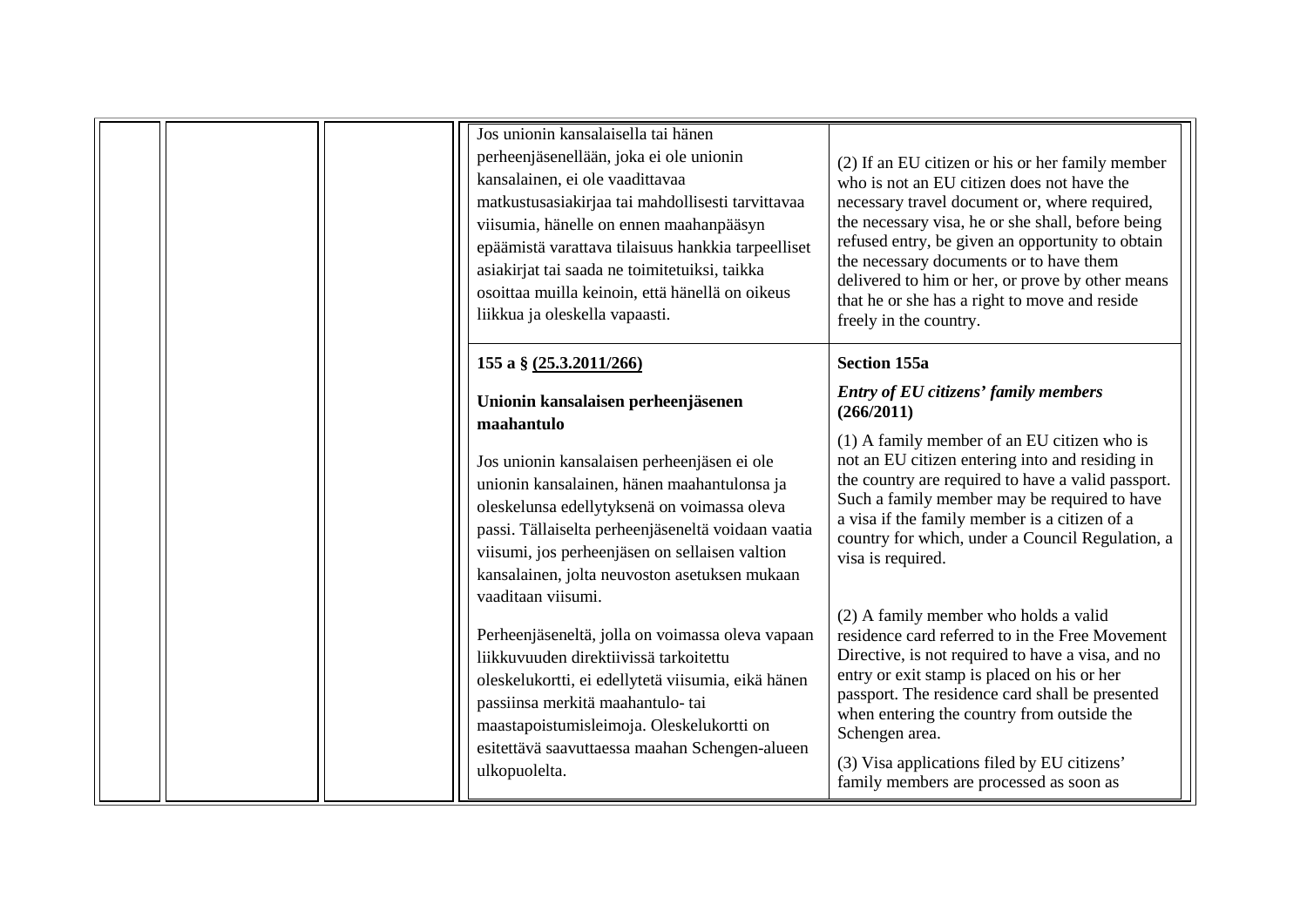<span id="page-12-0"></span>

|               |     | Unionin kansalaisen perheenjäsenen<br>viisumihakemus käsitellään maksutta,<br>mahdollisimman pian ja nopeutettua menettelyä<br>noudattaen. Viisuminhakijaa tai hänen<br>perheenjäsentään voidaan kuulla suullisesti<br>viisumin myöntämistä harkittaessa. Kuulemisen<br>suorittaa Suomen edustusto, jos kuultava<br>oleskelee ulkomailla, ja poliisilaitos, jos tämä<br>oleskelee Suomessa. Suomessa oleskelevan<br>kuulemisen voi suorittaa kuulemiseen liittyvää<br>viisumihakemusta käsittelevän Suomen<br>edustuston virkamies, jos viisumiasian<br>selvittäminen sitä edellyttää.<br>Viisumin epäämis-, mitätöinti- ja<br>kumoamispäätös on annettava viisuminhakijalle<br>kirjallisesti, ja se on perusteltava, jollei tämä ole<br>vastoin Suomen tai unionin muun jäsenvaltion<br>turvallisuusetuja. | possible and free of charge under an accelerated<br>procedure. Visa applicants or their family<br>members may be heard orally when the issuing<br>of a visa for them is considered. The Finnish<br>mission hears applicants who reside abroad, and<br>a local police department those who reside in<br>Finland. Persons residing in Finland may be<br>heard by an official of the Finnish mission<br>processing the application related to the hearing,<br>if this is required to resolve the visa issue.<br>(4) A decision to refuse, annul or revoke a visa<br>shall be given to the applicant in writing, and it<br>shall be justified unless this is contrary to the<br>security interests of Finland or another EU<br>Member State. |
|---------------|-----|-------------------------------------------------------------------------------------------------------------------------------------------------------------------------------------------------------------------------------------------------------------------------------------------------------------------------------------------------------------------------------------------------------------------------------------------------------------------------------------------------------------------------------------------------------------------------------------------------------------------------------------------------------------------------------------------------------------------------------------------------------------------------------------------------------------|------------------------------------------------------------------------------------------------------------------------------------------------------------------------------------------------------------------------------------------------------------------------------------------------------------------------------------------------------------------------------------------------------------------------------------------------------------------------------------------------------------------------------------------------------------------------------------------------------------------------------------------------------------------------------------------------------------------------------------------|
|               |     | $3. -$                                                                                                                                                                                                                                                                                                                                                                                                                                                                                                                                                                                                                                                                                                                                                                                                      |                                                                                                                                                                                                                                                                                                                                                                                                                                                                                                                                                                                                                                                                                                                                          |
| <b>France</b> | Yes | 1. France transposed the Directive 2004/38/EC through the Law of 24 July 2006 and the Decree<br>n°2007-371 of 21 March 2007. These legislations are codified in the Code on Entry and Residence of<br>Foreigners and Right of Asylum (CESEDA) in articles L.121-1 to L122-3 and R.121-1 to R.122-5.<br>Moreover, in 2010, the COM asked France to transpose the article 3.2 of the Directive which was done<br>through the decree n°2011-1049 of 6 September 2011.<br>2.                                                                                                                                                                                                                                                                                                                                    |                                                                                                                                                                                                                                                                                                                                                                                                                                                                                                                                                                                                                                                                                                                                          |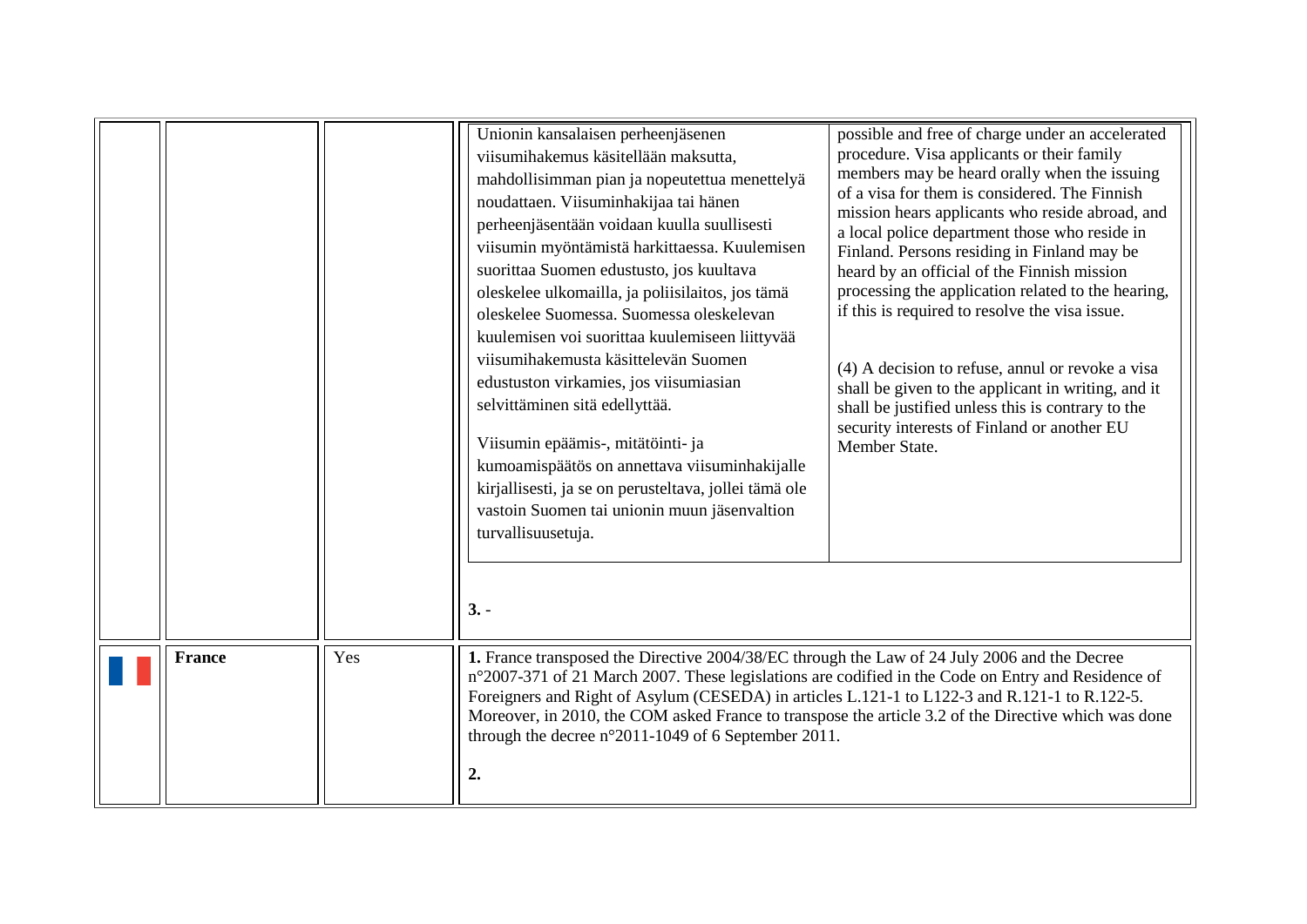|  | Article L.121-1 du CESEDA                                                                              | Art L.121-1 of CESEDA (legislative part)                                           |
|--|--------------------------------------------------------------------------------------------------------|------------------------------------------------------------------------------------|
|  |                                                                                                        |                                                                                    |
|  | Sauf si sa présence constitue une menace pour                                                          | Unless his presence constitutes a threat to public                                 |
|  | l'ordre public, tout citoyen de l'Union                                                                | order, all Union citizens have the right to reside                                 |
|  | européenne, tout ressortissant d'un autre Etat                                                         | for a period of more than three months if one of                                   |
|  | partie à l'accord sur l'Espace économique                                                              | the following conditions is fulfilled:                                             |
|  | européen ou de la Confédération suisse a le droit<br>de séjourner en France pour une durée             | $1^{\circ}$ to carry out a professional activity in France;                        |
|  | supérieure à trois mois s'il satisfait à l'une des                                                     | $2^{\circ}$ to prove sufficient resources for themselves                           |
|  | conditions suivantes :                                                                                 | and their family members not to become a burden                                    |
|  | 1° S'il exerce une activité professionnelle en                                                         | on the social assistance system during their                                       |
|  | France;                                                                                                | period of residence and to have a sickness                                         |
|  | 2° S'il dispose pour lui et pour les membres de sa<br>famille tels que visés au 4° de ressources       | insurance;                                                                         |
|  | suffisantes afin de ne pas devenir une charge                                                          | $3^\circ$ to be enrolled in a higher education institution                         |
|  | pour le système d'assistance sociale, ainsi que                                                        | to pursue as a main activity a full-time course of                                 |
|  | d'une assurance maladie;                                                                               | study or vocational training, and to have sickness                                 |
|  | S'il est inscrit dans un établissement                                                                 | insurance and sufficient resources for themselves                                  |
|  | fonctionnant conformément aux dispositions                                                             | and their family members;                                                          |
|  | législatives et réglementaires en vigueur pour y                                                       | $4^{\circ}$ to be the direct descendants under 21 years of                         |
|  | suivre à titre principal des études ou, dans ce                                                        | age or dependent, direct ascendant, partner, direct                                |
|  | cadre, une formation professionnelle, et garantit                                                      | ascendant or descendant of the spouse or of the                                    |
|  | disposer d'une assurance maladie ainsi que de                                                          | partner accompanying or joining a Union citizen                                    |
|  | ressources suffisantes pour lui et pour les                                                            | who satisfies the conditions referred to in points<br>$1^{\circ}$ or $2^{\circ}$ ; |
|  | membres de sa famille tels que visés au $5^\circ$ afin de<br>ne pas devenir une charge pour le système | 5° the partner or dependent child accompanying                                     |
|  | d'assistance sociale;                                                                                  | or joining a Union citizen who satisfies the                                       |
|  | 4° S'il est un descendant direct âgé de moins de                                                       | conditions referred to in point 3.                                                 |
|  | vingt et un ans ou à charge, ascendant direct à                                                        |                                                                                    |
|  | charge, conjoint, ascendant ou descendant direct                                                       |                                                                                    |
|  | à charge du conjoint, accompagnant ou                                                                  |                                                                                    |
|  | rejoignant un ressortissant qui satisfait aux                                                          |                                                                                    |
|  | conditions énoncées aux $1^{\circ}$ ou $2^{\circ}$ ;                                                   |                                                                                    |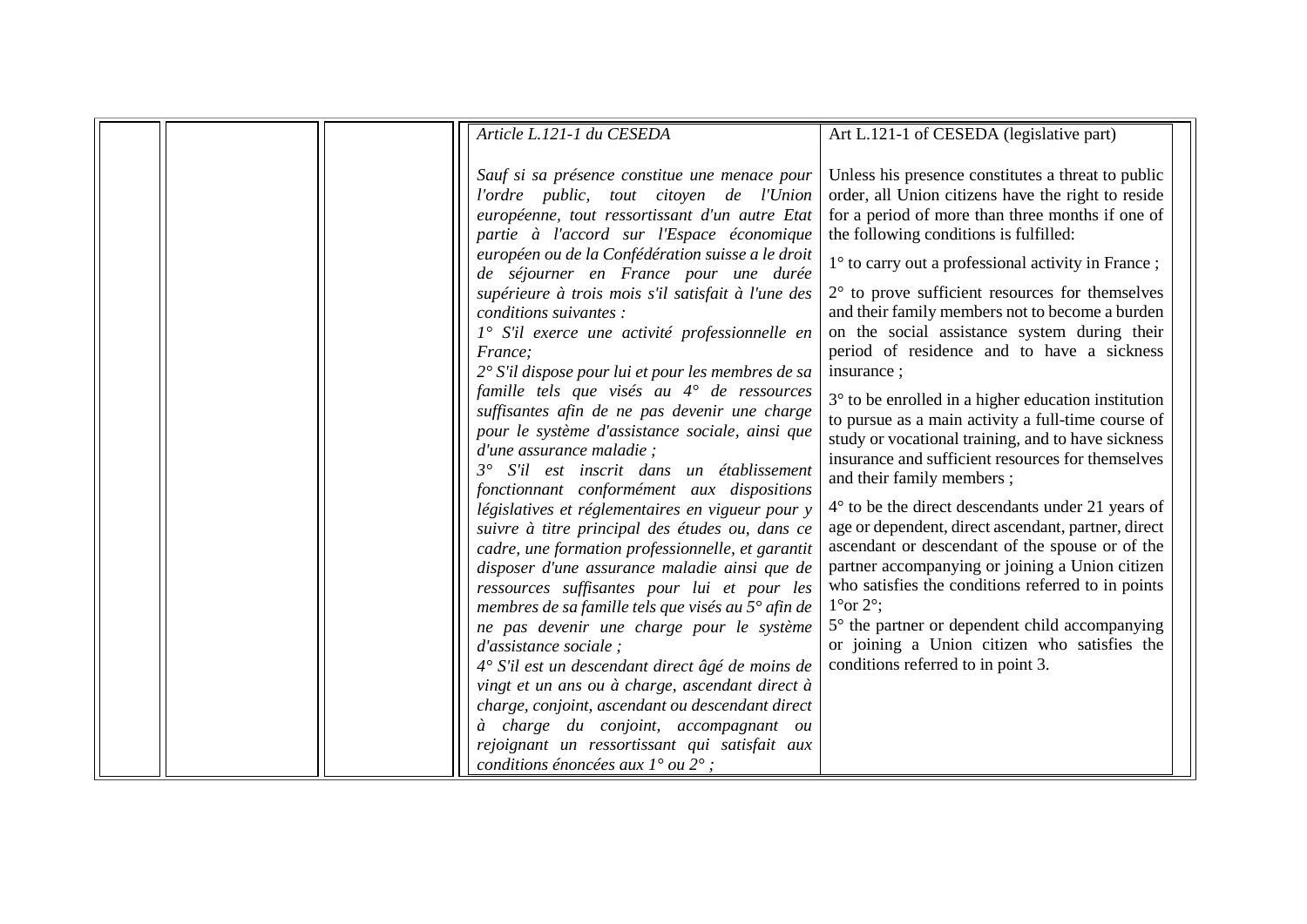| 5° S'il est le conjoint ou un enfant à charge<br>accompagnant ou rejoignant un ressortissant qui<br>satisfait aux conditions énoncées au 3°.<br>Article L.121-2<br>Les ressortissants visés à l'article L. 121-1 qui<br>souhaitent établir en France leur résidence<br>habituelle se font enregistrer auprès du maire de<br>leur commune de résidence dans les trois mois<br>suivant leur arrivée. Les ressortissants qui n'ont<br>pas respecté cette obligation d'enregistrement<br>sont réputés résider en France depuis moins de<br>trois mois. | Article L.121-2<br>Union citizens referred to in Article L.121-1 who<br>wish to establish their usual residence in France<br>have to register with the mayor of their<br>municipality within three months of their arrival.<br>Union citizens that did not respect this obligation<br>are considered as residing in France for less than<br>three months.<br>They are not required to have a residence permit. |
|----------------------------------------------------------------------------------------------------------------------------------------------------------------------------------------------------------------------------------------------------------------------------------------------------------------------------------------------------------------------------------------------------------------------------------------------------------------------------------------------------------------------------------------------------|----------------------------------------------------------------------------------------------------------------------------------------------------------------------------------------------------------------------------------------------------------------------------------------------------------------------------------------------------------------------------------------------------------------|
|                                                                                                                                                                                                                                                                                                                                                                                                                                                                                                                                                    |                                                                                                                                                                                                                                                                                                                                                                                                                |
|                                                                                                                                                                                                                                                                                                                                                                                                                                                                                                                                                    |                                                                                                                                                                                                                                                                                                                                                                                                                |
| Ils ne sont pas tenus de détenir un titre de séjour.<br>S'ils en font la demande, il leur est délivré un titre                                                                                                                                                                                                                                                                                                                                                                                                                                     | A resident permit is issued, upon request.                                                                                                                                                                                                                                                                                                                                                                     |
| de séjour.<br>Toutefois, demeurent soumis à la détention d'un                                                                                                                                                                                                                                                                                                                                                                                                                                                                                      | However, Union citizens who want to carry out a<br>professional activity remain subject to hold a<br>resident permit during the validity of transitional                                                                                                                                                                                                                                                       |
| titre de séjour durant le temps de validité des<br>mesures transitoires éventuellement prévues en<br>la matière par le traité d'adhésion du pays dont<br>ils sont ressortissants, et sauf si ce traité en                                                                                                                                                                                                                                                                                                                                          | measures set out in the Accession Treaty of their<br>Member State, if any, unless the Treaty provides<br>otherwise.                                                                                                                                                                                                                                                                                            |
| stipule autrement, les citoyens de l'Union<br>européenne qui souhaitent exercer en France une<br>activité professionnelle.                                                                                                                                                                                                                                                                                                                                                                                                                         | If Union citizens mentioned in the previous<br>paragraph want to carry out a salaried activity in<br>a job characterized by difficulties in recruiting<br>appearing on a list established, at national level,                                                                                                                                                                                                  |
| Si les citoyens mentionnés à l'alinéa précédent<br>souhaitent exercer une activité salariée dans un<br>métier caractérisé par des difficultés de                                                                                                                                                                                                                                                                                                                                                                                                   | by the administrative authority, they cannot be<br>refused the residence on the basis of the labour<br>market test as mentioned in Article L.341-2 of the                                                                                                                                                                                                                                                      |
| recrutement et figurant sur une liste établie, au<br>plan national, par l'autorité administrative, ils ne                                                                                                                                                                                                                                                                                                                                                                                                                                          | Labor Code.                                                                                                                                                                                                                                                                                                                                                                                                    |
| peuvent se voir opposer la situation de l'emploi                                                                                                                                                                                                                                                                                                                                                                                                                                                                                                   | Union citizens having successfully completed a<br>course of training leading to a diploma at least                                                                                                                                                                                                                                                                                                             |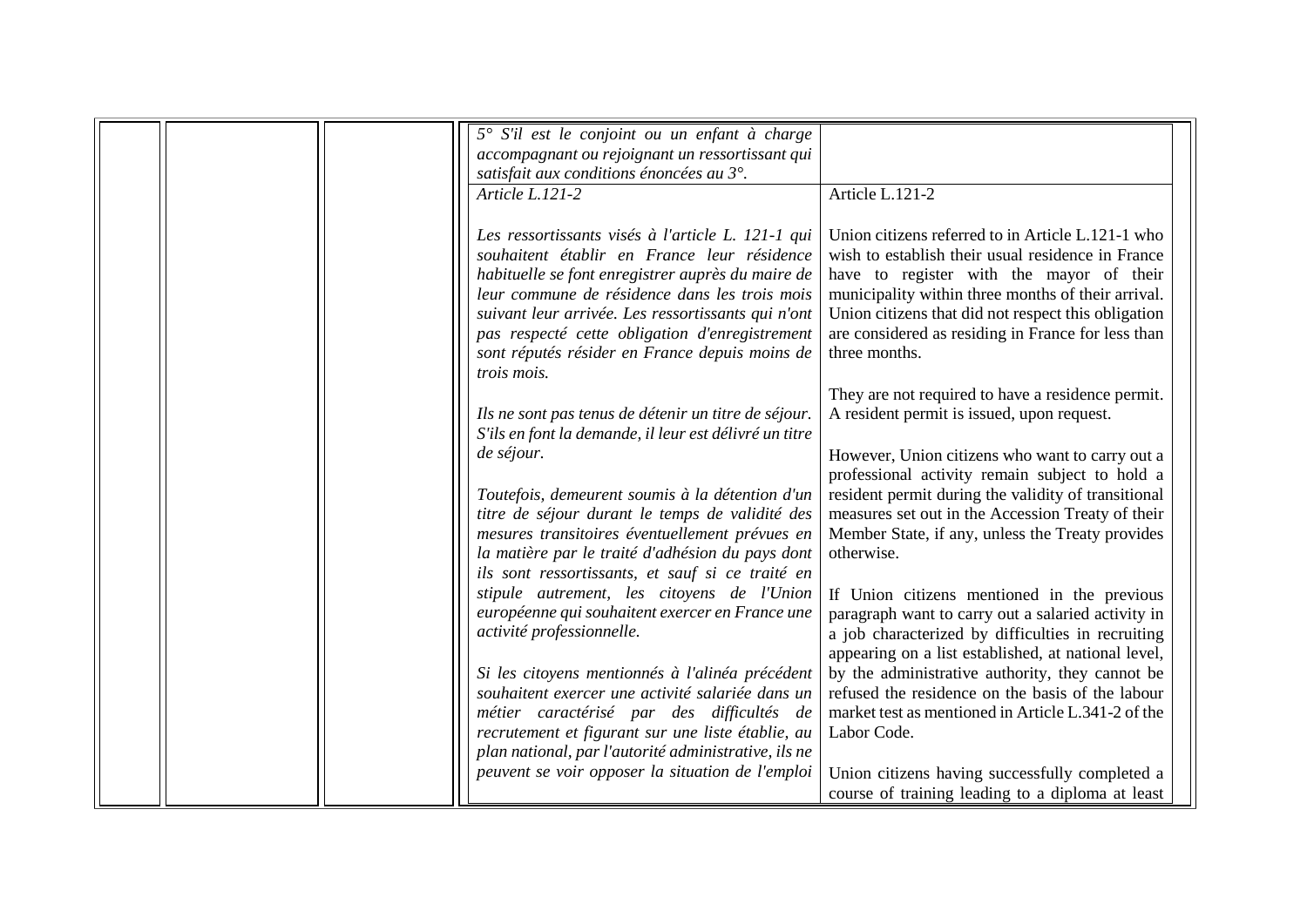|  | sur le fondement de l'article L. 341-2 du code du<br>travail.<br>Lorsque ces citoyens ont achevé avec succès,<br>dans un établissement d'enseignement supérieur<br>habilité au plan national, un cycle de formation<br>conduisant à un diplôme au moins équivalent au<br>master, ils ne sont pas soumis à la détention d'un<br>titre de séjour pour exercer une activité<br>professionnelle en France.                                                                                                                                                                       | equivalent to a master's degree, are not required<br>to have a residence permit to carry out a<br>professional activity.                                                                                                                                                                                                                                                                                                                                                                                                                  |
|--|------------------------------------------------------------------------------------------------------------------------------------------------------------------------------------------------------------------------------------------------------------------------------------------------------------------------------------------------------------------------------------------------------------------------------------------------------------------------------------------------------------------------------------------------------------------------------|-------------------------------------------------------------------------------------------------------------------------------------------------------------------------------------------------------------------------------------------------------------------------------------------------------------------------------------------------------------------------------------------------------------------------------------------------------------------------------------------------------------------------------------------|
|  | Article L121-3<br>Sauf si sa présence constitue une menace pour<br>l'ordre public, le membre de famille visé aux $4^\circ$<br>ou 5° de l'article L. 121-1 selon la situation de la<br>personne qu'il accompagne ou rejoint,<br>ressortissant d'un Etat tiers, a le droit de<br>séjourner sur l'ensemble du territoire français<br>pour une durée supérieure à trois mois.                                                                                                                                                                                                    | Article L.121-3<br>Unless their presences constitute a threat to<br>public order, family members of Union citizen<br>who are third-country nationals, referred to in<br>points $4^{\circ}$ or $5^{\circ}$ in Article L.212-1, depending on<br>the situation of the Union citizen whom they<br>accompany or join, have the right to reside in<br>France for a period of more than three months.                                                                                                                                            |
|  | S'il est âgé de plus de dix-huit ans ou d'au moins<br>seize ans lorsqu'il veut exercer une activité<br>professionnelle, il doit être muni d'une carte de<br>séjour. Cette carte, dont la durée de validité<br>correspond à la durée de séjour envisagée du<br>citoyen de l'Union dans la limite de cinq années,<br>porte la mention: «carte de séjour de membre de<br>la famille d'un citoyen de l'Union". Sauf<br>application des mesures transitoires prévues par<br>le traité d'adhésion à l'Union européenne de<br>l'Etat dont il est ressortissant, cette carte donne à | If they are over eighteen years old or at least<br>sixteen years old and want to carry out a<br>professional activity, they are required to have a<br>residence permit.<br>The validity period of the residence permit<br>corresponds to the planned period of residence of<br>the Union <i>citizen</i> for a maximum of 5 years and<br>shall be called: «Residence card of a family<br>member of a Union citizen". Unless transitional<br><i>measures</i> are applied as indicated in the<br>Accession Treaty of their Member State, the |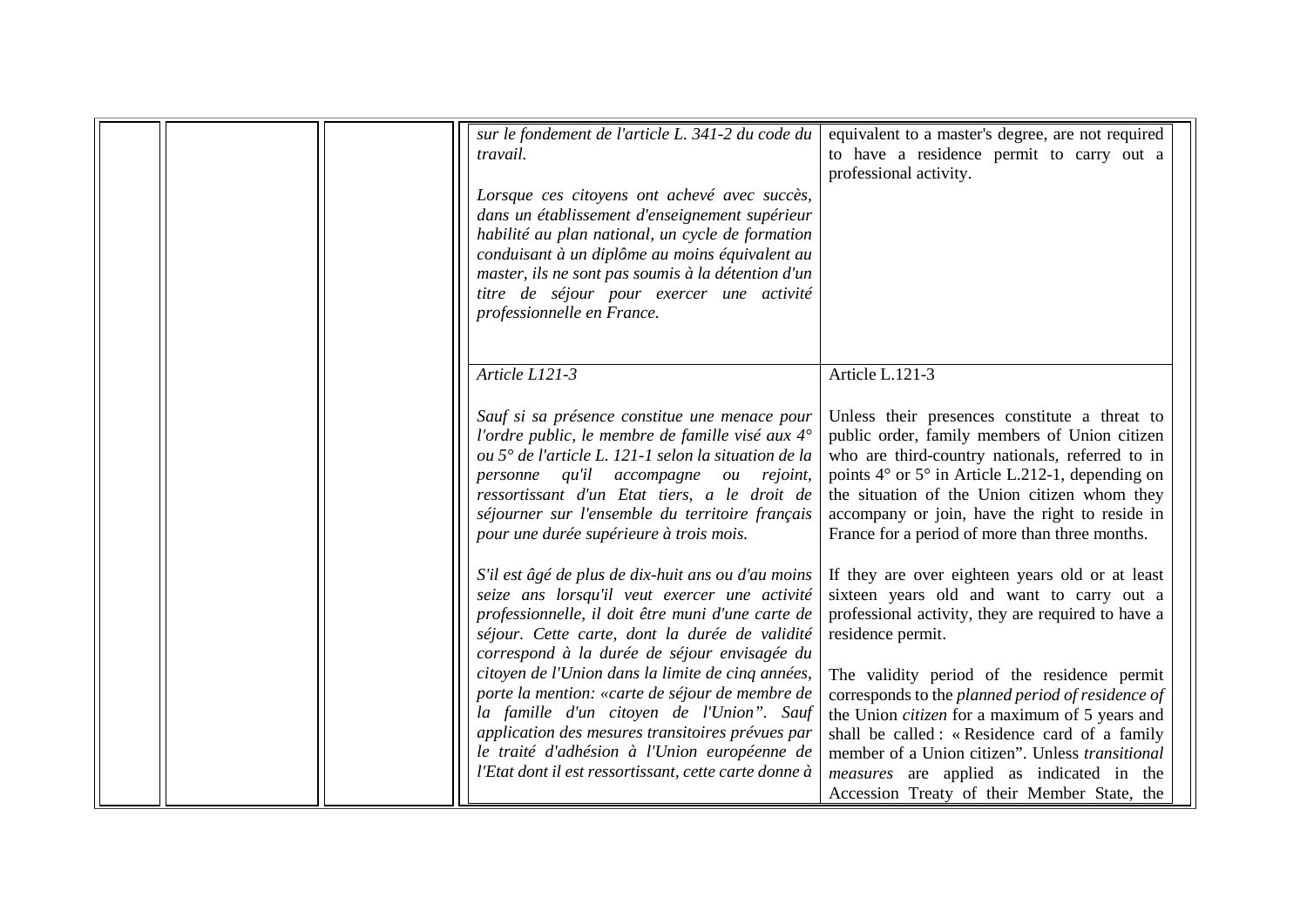|  | son titulaire le droit d'exercer une activité<br>professionnelle.<br>Article L121-4                                                                                                                                                                                                                                                                                                                                                                                                                                                                                                                                         | residence permit allows to carry<br>out a<br>professional activity.<br>Article L121-4                                                                                                                                                                                                                                                                                                                                                                                                                                 |
|--|-----------------------------------------------------------------------------------------------------------------------------------------------------------------------------------------------------------------------------------------------------------------------------------------------------------------------------------------------------------------------------------------------------------------------------------------------------------------------------------------------------------------------------------------------------------------------------------------------------------------------------|-----------------------------------------------------------------------------------------------------------------------------------------------------------------------------------------------------------------------------------------------------------------------------------------------------------------------------------------------------------------------------------------------------------------------------------------------------------------------------------------------------------------------|
|  | Tout citoyen de l'Union européenne, tout<br>ressortissant d'un autre Etat partie à l'accord sur<br>l'Espace économique européen ou de la<br>Confédération suisse ou les membres de sa<br>famille qui ne peuvent justifier d'un droit au<br>séjour en application de l'article L. 121-1 ou de<br>l'article L. 121-3 ou dont la présence constitue<br>une menace à l'ordre public peut faire l'objet,<br>selon le cas, d'une décision de refus de séjour,<br>d'un refus de délivrance ou de renouvellement<br>d'une carte de séjour ou d'un retrait de celle-ci<br>ainsi que d'une mesure d'éloignement prévue au<br>livre V. | Union citizens, nationals from a Member State of<br>the European Economic Area or from<br>Switzerland or their family members who cannot<br>benefit from a right of residence according to<br>article L.121-1 or Article L.121-3 or who<br>constitute a threat to public order may be subject<br>to a refusal for residing or for issuance or renewal<br>of their residence permit or can be subject to a<br>withdrawal of their residence permit and to a<br>removal order mentioned in the part V of the<br>CESEDA. |
|  | Article L121-4-1                                                                                                                                                                                                                                                                                                                                                                                                                                                                                                                                                                                                            | Article L121-4-1                                                                                                                                                                                                                                                                                                                                                                                                                                                                                                      |
|  | Tant qu'ils ne deviennent pas une charge<br>déraisonnable pour le système d'assistance<br>sociale, les citoyens de l'Union européenne, les<br>ressortissants d'un autre Etat partie à l'accord<br>sur l'Espace économique européen ou de la<br>Confédération suisse, ainsi que les membres de<br>leur famille tels que définis aux 4° et 5° de<br>l'article L. 121-1, ont le droit de séjourner en<br>France pour une durée maximale de trois mois,<br>sans autre condition ou formalité que celles<br>prévues pour l'entrée sur le territoire français.                                                                    | As long as they do not become an unreasonable<br>burden on the social assistance<br>system, Union citizens and their family members<br>referred to in points $4^{\circ}$ or $5^{\circ}$ in Article L.212-1,<br>have the right to reside in France for a maximum<br>period of three months, without any conditions or<br>formalities other than those prescribed for entry<br>into the French territory.                                                                                                               |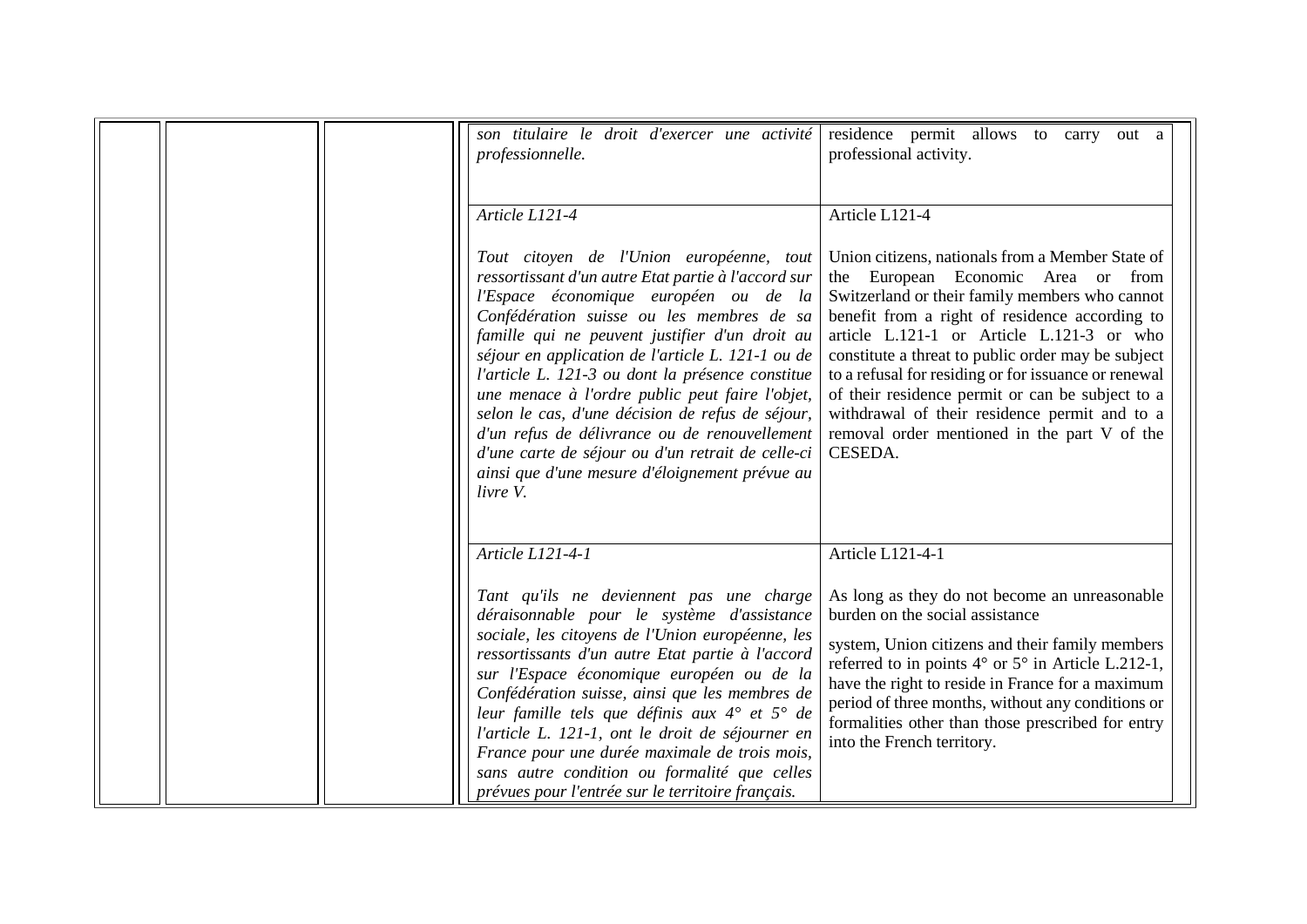| Article R.121-2-1 du CESEDA                                                                                                                                                                                                                                                                                                                                                                                                                                                                                                                                                                                                                                                                                                                                                                                                                                                                                                                                         | Article R.121-2-1 du CESEDA (regulatory                                                                                                                                                                                                                                                                                                                                                                                                                                                                                                                                                                                                                                                                                                                                                                                                                                                                                                           |
|---------------------------------------------------------------------------------------------------------------------------------------------------------------------------------------------------------------------------------------------------------------------------------------------------------------------------------------------------------------------------------------------------------------------------------------------------------------------------------------------------------------------------------------------------------------------------------------------------------------------------------------------------------------------------------------------------------------------------------------------------------------------------------------------------------------------------------------------------------------------------------------------------------------------------------------------------------------------|---------------------------------------------------------------------------------------------------------------------------------------------------------------------------------------------------------------------------------------------------------------------------------------------------------------------------------------------------------------------------------------------------------------------------------------------------------------------------------------------------------------------------------------------------------------------------------------------------------------------------------------------------------------------------------------------------------------------------------------------------------------------------------------------------------------------------------------------------------------------------------------------------------------------------------------------------|
| Après un examen de sa situation personnelle,<br>l'autorité administrative peut appliquer les<br>dispositions des articles R. 121-1 et R. 121-2 à<br>tout ressortissant étranger, quelle que soit sa<br>nationalité, ne relevant pas des 4° et 5° de<br><i>l'article L. 121-1 :</i><br>$1^\circ$ Si, dans le pays de provenance, il est membre<br>de famille à charge ou faisant partie du ménage<br>d'un ressortissant mentionné aux $1^\circ$ , $2^\circ$ ou $3^\circ$ de<br>l'article L. 121-1 ;<br>2° Lorsque, pour des raisons de santé graves, le<br>ressortissant mentionné aux $1^\circ$ , $2^\circ$ ou $3^\circ$ de<br>l'article L. 121-1 doit nécessairement et<br>personnellement s'occuper de cette personne<br>avec laquelle il a un lien de parenté ;<br>3° S'il atteste de liens privés et familiaux<br>durables, autres que matrimoniaux, avec un<br>ressortissant mentionné aux $1^\circ$ , $2^\circ$ ou $3^\circ$ de<br><i>l'article L. 121-1.</i> | section)<br>After examination of their personal situation, the<br>administrative authority may apply the provisions<br>of Articles R.121-1 et R121-2 to third-country<br>nationals, whatever his nationality, which are not<br>referred to in $4^{\circ}$ and $5^{\circ}$ of Article L.121-1:<br>1° If, in their country of origin, they are<br>dependent family members or belonging to the<br>household of a third-country national referred to<br>in $1^\circ$ , $2^\circ$ or $3^\circ$ of Article L.121-1;<br>2° Where for serious health grounds, the third-<br>country national referred to in $1^{\circ},2^{\circ}$ or $3^{\circ}$ of<br>Article L.121-1 strictly requires the personal care<br>family<br>of<br>the<br>member;<br>3° If they justify sustainable private and family<br>ties, other than matrimonial ties, with a third-<br>country national referred to in $1^{\circ}$ , $2^{\circ}$ or $3^{\circ}$ of<br>Article L.121-1. |
| Article R.121-4-1                                                                                                                                                                                                                                                                                                                                                                                                                                                                                                                                                                                                                                                                                                                                                                                                                                                                                                                                                   | Article R.121-4-1                                                                                                                                                                                                                                                                                                                                                                                                                                                                                                                                                                                                                                                                                                                                                                                                                                                                                                                                 |
| Les ressortissants qui remplissent l'une des<br>conditions prévues à <i>l'article R. 121-2-1</i> peuvent<br>se voir reconnaître le droit de séjourner en<br>France après un examen de leur situation<br>personnelle.                                                                                                                                                                                                                                                                                                                                                                                                                                                                                                                                                                                                                                                                                                                                                | Third-country nationals who fulfil the conditions<br>laid down in Article R.121-2-1 may be granted<br>the right to stay in France after examination of<br>their personal situation.                                                                                                                                                                                                                                                                                                                                                                                                                                                                                                                                                                                                                                                                                                                                                               |
| 3. NO                                                                                                                                                                                                                                                                                                                                                                                                                                                                                                                                                                                                                                                                                                                                                                                                                                                                                                                                                               |                                                                                                                                                                                                                                                                                                                                                                                                                                                                                                                                                                                                                                                                                                                                                                                                                                                                                                                                                   |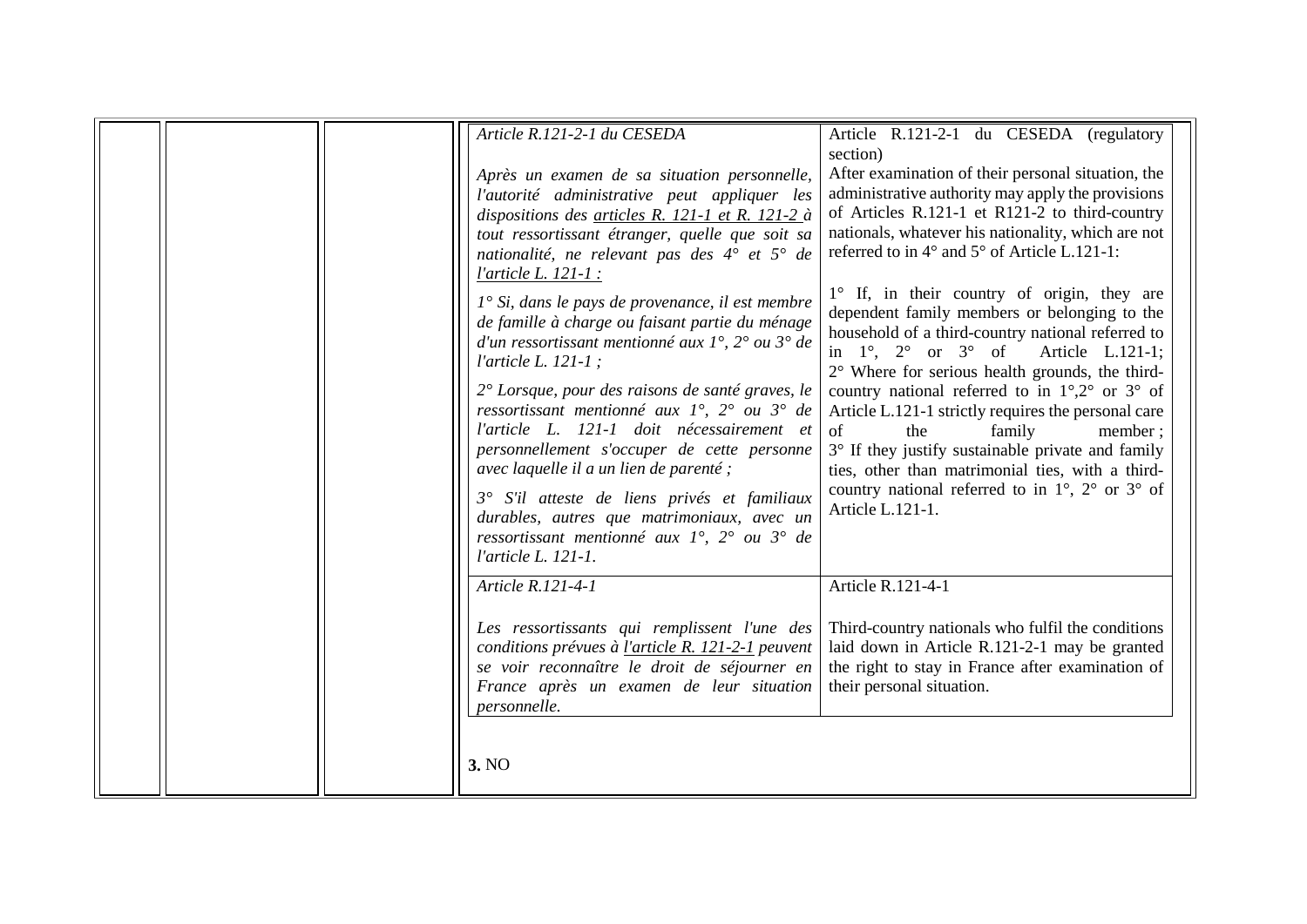<span id="page-18-1"></span><span id="page-18-0"></span>

| <b>Germany</b> | Yes | 1. In those cases in which any implementation of Directive 2004/38/EC still was required, this was<br>effected by amending the existing German Act on the General Freedom of Movement for EU Citizens –<br>Freedom of Movement Act/EU (Gesetz über die allgemeine Freizügigkeit von Unionsbürgern -<br>Freizügigkeitsgesetz/EU – FreizügG/EU). The amendment was carried out in the shape of Article 2 of<br>the Act to implement Residence and Asylum related Directives of the European Union (Gesetz zur<br>Umsetzung aufenthalts- und asylrechtlicher Richtlinien der Europäischen Union) of 19 August 2007,<br>and came into force on 28 August 2007 (Federal Law Gazette [Bundesgesetzblatt] Part I No. 42 of 27<br>August 2007).<br>2. Art. 3 of Directive 2004/38/EC is implemented in sections 1 to 9 of the Freedom of Movement<br>Act/EU (FreizügG/EU). The German and English versions of the Freedom of Movement Act/EU are<br>available on the following links: http://www.gesetze-im-<br>internet.de/bundesrecht/freiz_gg_eu_2004/gesamt.pdf http://www.gesetze-im-<br>internet.de/englisch_freiz_gg_eu/englisch_freiz_gg_eu.pdf<br>3. No, no further requirements for implementation.                                                                                                                                                                                                                                                                                                                                                                                         |
|----------------|-----|-----------------------------------------------------------------------------------------------------------------------------------------------------------------------------------------------------------------------------------------------------------------------------------------------------------------------------------------------------------------------------------------------------------------------------------------------------------------------------------------------------------------------------------------------------------------------------------------------------------------------------------------------------------------------------------------------------------------------------------------------------------------------------------------------------------------------------------------------------------------------------------------------------------------------------------------------------------------------------------------------------------------------------------------------------------------------------------------------------------------------------------------------------------------------------------------------------------------------------------------------------------------------------------------------------------------------------------------------------------------------------------------------------------------------------------------------------------------------------------------------------------------------------------------------------------------------------------------------|
| <b>Hungary</b> | Yes | 1. Directive 2004/38/EC was implemented with a separate act, Act I of 2007 on the Entry and<br>Residence of Persons with the Right of Free Movement and Residence together with Government<br>Decree No. 113/2007 implementing Act I of 2007 on the Entry and Residence of Persons with the Right<br>of Free Movement and Residence.<br>2. Hungarian: 1. § (1) Magyarország az e törvényben foglaltak szerint biztosítja a szabad mozgás és<br>tartózkodás jogának gyakorlását a) a magyar állampolgár kivételével az Európai Unió tagállama és az<br>Európai Gazdasági Térségről szóló megállapodásban részes más állam állampolgárának, továbbá az<br>Európai Közösség és tagállamai, valamint az Európai Gazdasági Térségről szóló megállapodásban nem<br>részes állam között létrejött nemzetközi szerződés alapján a szabad mozgás és tartózkodás joga<br>tekintetében az Európai Gazdasági Térségről szóló megállapodásban részes állam állampolgárával<br>azonos jogállású személynek (a továbbiakban: EGT-állampolgár), b) az EGT-állampolgár magyar<br>állampolgársággal nem rendelkező, az EGT-állampolgárt kísérő vagy hozzá csatlakozó családtagjának<br>(a továbbiakban: az EGT-állampolgár családtagja), c) a magyar állampolgár magyar állampolgársággal<br>nem rendelkező, a magyar állampolgárt kísérő vagy hozzá csatlakozó családtagjának (a továbbiakban: a<br>magyar állampolgár családtagja), valamint d) annak az EGT-állampolgárt vagy a magyar állampolgárt<br>kísérő vagy hozzá csatlakozó személynek, aki da) a magyar állampolgár eltartottja, vagy vele legalább |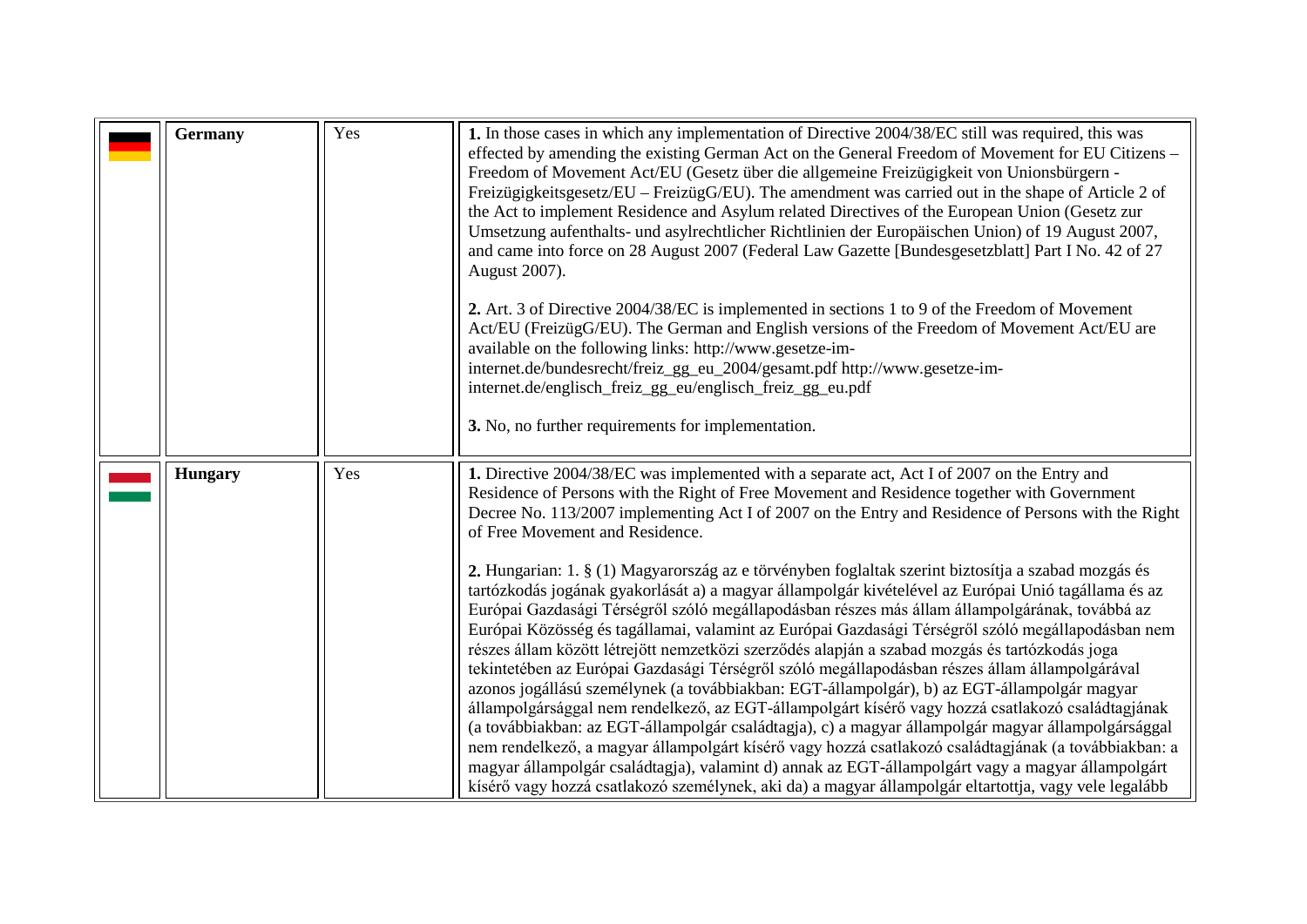<span id="page-19-0"></span>

|                |     | egy éve egy háztartásban él, illetve akiről súlyos egészségügyi okból a magyar állampolgár személyesen<br>gondoskodik, db) - abban az országban, ahonnan érkeznek - az EGT-állampolgár eltartottja volt, vagy<br>vele egy háztartásban élt, illetve akiről súlyos egészségügyi okból az EGT-állampolgár személyesen<br>gondoskodik, és a hatóság családtagként való beutazását és tartózkodását engedélyezi. English: Section<br>1 (1) The Republic of Hungary shall ensure the right of free movement and residence in accordance<br>with the provisions of this Act: a) with the exception of Hungarian citizens, to nationals of any Member<br>State of the European Union and States who are parties to the Agreement on the European Economic<br>Area, and to persons enjoying the same treatment as nationals of States who are parties to the<br>Agreement on the European Economic Area by virtue of an agreement between the European<br>Community and its Member States and a State that is not a party to the Agreement on the European<br>Economic Area with respect to the right of free movement and residence (hereinafter referred to as<br>"EEA nationals"); b) to the family member of an EEA national who does not have Hungarian<br>citizenship, accompanying or joining the EEA national (hereinafter referred to as "family members of<br>EEA nationals"); c) to the family member of a Hungarian citizen who does not have Hungarian<br>citizenship, accompanying or joining the Hungarian citizen (hereinafter referred to as "family members<br>of Hungarian citizens"); and d) to any person accompanying or joining an EEA national or a Hungarian<br>citizen, who: da) is dependant or for a period of at least one year has been member of the household of a<br>Hungarian citizen, or where serious health grounds require the personal care of the family member by<br>the Hungarian citizen; db) had been dependant or had been for a period of at least one year member of<br>the household of an EEA national in the country from which they are arriving, or where serious health<br>grounds require the personal care of the family member by the EEA national, and whose entry and<br>residence has been authorized as family member by the authority.<br>3. We are not considering the amendment of the legislation at the moment. |
|----------------|-----|--------------------------------------------------------------------------------------------------------------------------------------------------------------------------------------------------------------------------------------------------------------------------------------------------------------------------------------------------------------------------------------------------------------------------------------------------------------------------------------------------------------------------------------------------------------------------------------------------------------------------------------------------------------------------------------------------------------------------------------------------------------------------------------------------------------------------------------------------------------------------------------------------------------------------------------------------------------------------------------------------------------------------------------------------------------------------------------------------------------------------------------------------------------------------------------------------------------------------------------------------------------------------------------------------------------------------------------------------------------------------------------------------------------------------------------------------------------------------------------------------------------------------------------------------------------------------------------------------------------------------------------------------------------------------------------------------------------------------------------------------------------------------------------------------------------------------------------------------------------------------------------------------------------------------------------------------------------------------------------------------------------------------------------------------------------------------------------------------------------------------------------------------------------------------------------------------------------------------------------------------------------------------------------------------------------------------------------------------------------------------|
| <b>Ireland</b> | Yes | 1. Directive 2004/38/EC is implemented in Ireland via the European Communities (Free Movement of<br>Persons) Regulations 2015 (S.I. No. 548 of 2015). Please see PDF of Regulations attached. These<br>Regulations update earlier regulations from 2006.<br>2. Please refer in particular to: Regulation 4: Permission for Union citizens and qualifying family<br>members to enter State; Regulation 5: Permission for permitted family member to enter State:<br>Regulation 6: Residence in the State; Regulation 7: Residence card for family member when not a<br>national of a member state. "Qualifying family member" refers to - (I) the Union citizen's spouse or<br>civil partner, (ii) a direct descendant of the Union citizen, or of the Union citizen's spouse or civil                                                                                                                                                                                                                                                                                                                                                                                                                                                                                                                                                                                                                                                                                                                                                                                                                                                                                                                                                                                                                                                                                                                                                                                                                                                                                                                                                                                                                                                                                                                                                                                    |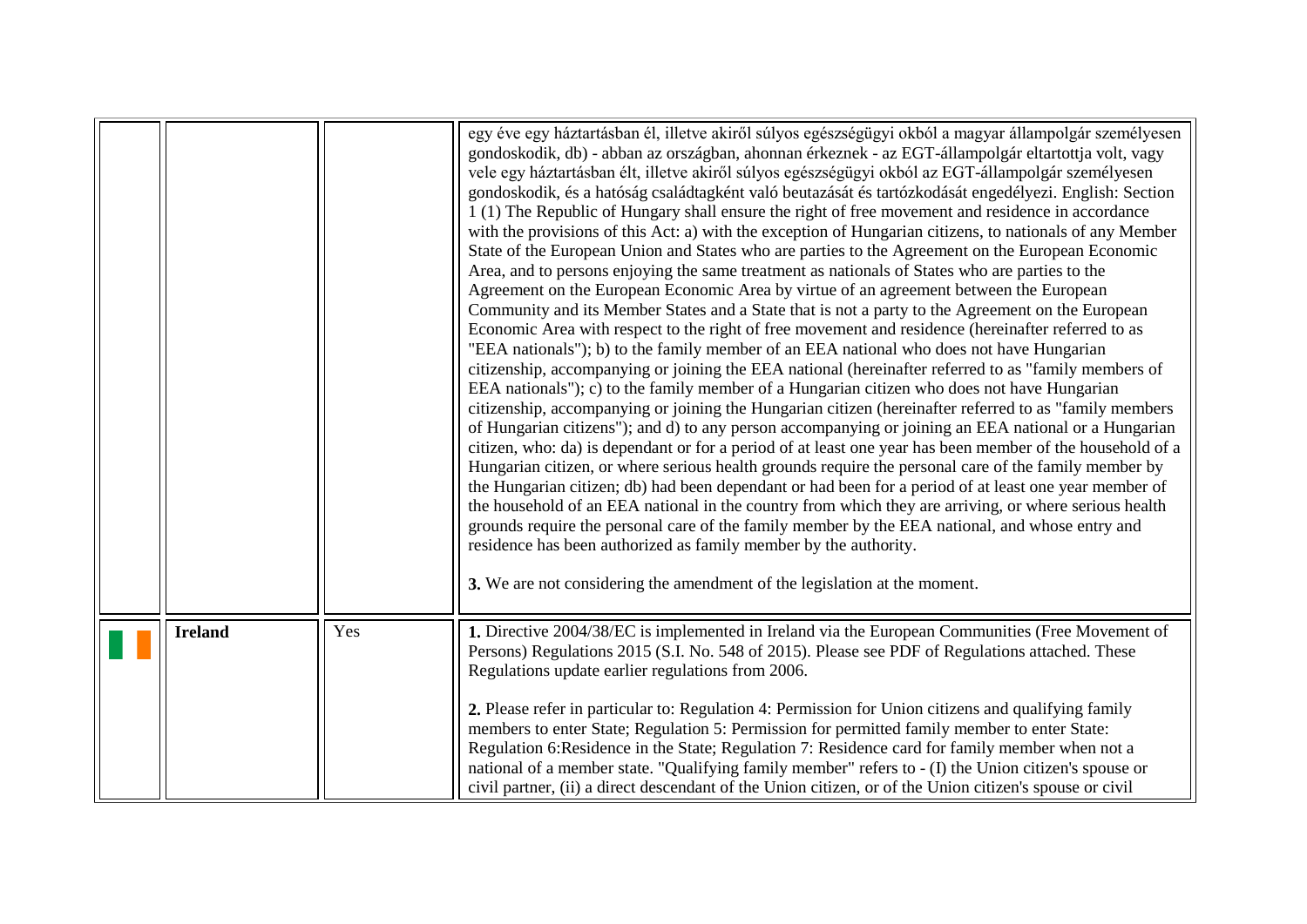<span id="page-20-0"></span>

|              |     | partner, and is - (I) under the age of 21, or (II) a dependent of the Union citizen, or of his or spouse or<br>civil partner, or (iii) a dependent direct relative in the ascending line of the Union citizen, or of his or<br>her spouse or civil partner (See Regulation $3(5)$ ). "Permitted family member" refers to family members<br>of a Union citizen (other than qualifying family members) who in the country from which the person<br>has come - (I) is a dependent of the Union citizen, (ii) is a member of the house of the Union citizen, or<br>(iii) on the basis of serious health grounds strictly requires the personal care of the Union citizen, or (b)<br>is the partner with whom a Union citizen has a durable relationship, duly attested. (See Regulation<br>$5(1)(a)$ ). A person may apply to the Minister to be considered a permitted family member.<br>3. The European Communities (Free Movement of Persons) Regulations 2015 (S.I. No. 548 of 2015)<br>entered into force on 1 February 2016. No further legislative amendments are envisaged as regards<br>Article 3 at this time, however, a small amendment as regards the power to remove persons under the<br>Regulation is expected shortly.                                                                                                                                                                                                                                                                                                                                                                                                                                                                                                                                                                                                                                                                                                                                                                   |
|--------------|-----|-------------------------------------------------------------------------------------------------------------------------------------------------------------------------------------------------------------------------------------------------------------------------------------------------------------------------------------------------------------------------------------------------------------------------------------------------------------------------------------------------------------------------------------------------------------------------------------------------------------------------------------------------------------------------------------------------------------------------------------------------------------------------------------------------------------------------------------------------------------------------------------------------------------------------------------------------------------------------------------------------------------------------------------------------------------------------------------------------------------------------------------------------------------------------------------------------------------------------------------------------------------------------------------------------------------------------------------------------------------------------------------------------------------------------------------------------------------------------------------------------------------------------------------------------------------------------------------------------------------------------------------------------------------------------------------------------------------------------------------------------------------------------------------------------------------------------------------------------------------------------------------------------------------------------------------------------------------------------------------------------------|
| <b>Italy</b> | Yes | 1. In Italy, Directive 2004/38/EC was implemented by Legislative Decree No 30/2007 "Implementation<br>of Directive 2004/38/EC on the right of citizens of the Union and their family members to move and<br>reside freely within the territory of the Member States".<br>2. The provision implementing Article 3 of Directive 2004/38/EC is contained in Legislative Decree No<br>30/2007, which reads as follows: «1. This legislative decree is applicable to all Union citizens who<br>move or reside in a Member State other than that in which they are a national, and to their family<br>members [] who accompany or join them. 2. Without prejudice to any right to free movement and<br>residence the persons concerned may have in their own right, the host Member State shall, in<br>accordance with its national legislation, facilitate entry and residence for the following persons: a. any<br>other family members, irrespective of their nationality, [] who, in the country from which they have<br>come, are dependants or members of the household of the Union citizen having the primary right of<br>residence, or where serious health grounds strictly require the personal care of the family member by<br>the Union; b. the partner with whom the Union citizen has a durable relationship, duly attested by the<br>State of the Union citizen. 3. The host Member State shall undertake an extensive examination of the<br>personal circumstances and shall justify any denial of entry or residence to these people». Italian<br>version: « 1. Il presente decreto legislativo si applica a qualsiasi cittadino dell'Unione che si rechi o<br>soggiorni in uno Stato membro diverso da quello di cui ha la cittadinanza, nonché ai suoi familiari ai<br>sensi dell'articolo 2, comma 1, lettera b), che accompagnino o raggiungano il cittadino medesimo. 2.<br>Senza pregiudizio del diritto personale di libera circolazione e di soggiorno dell'interessato, lo Stato |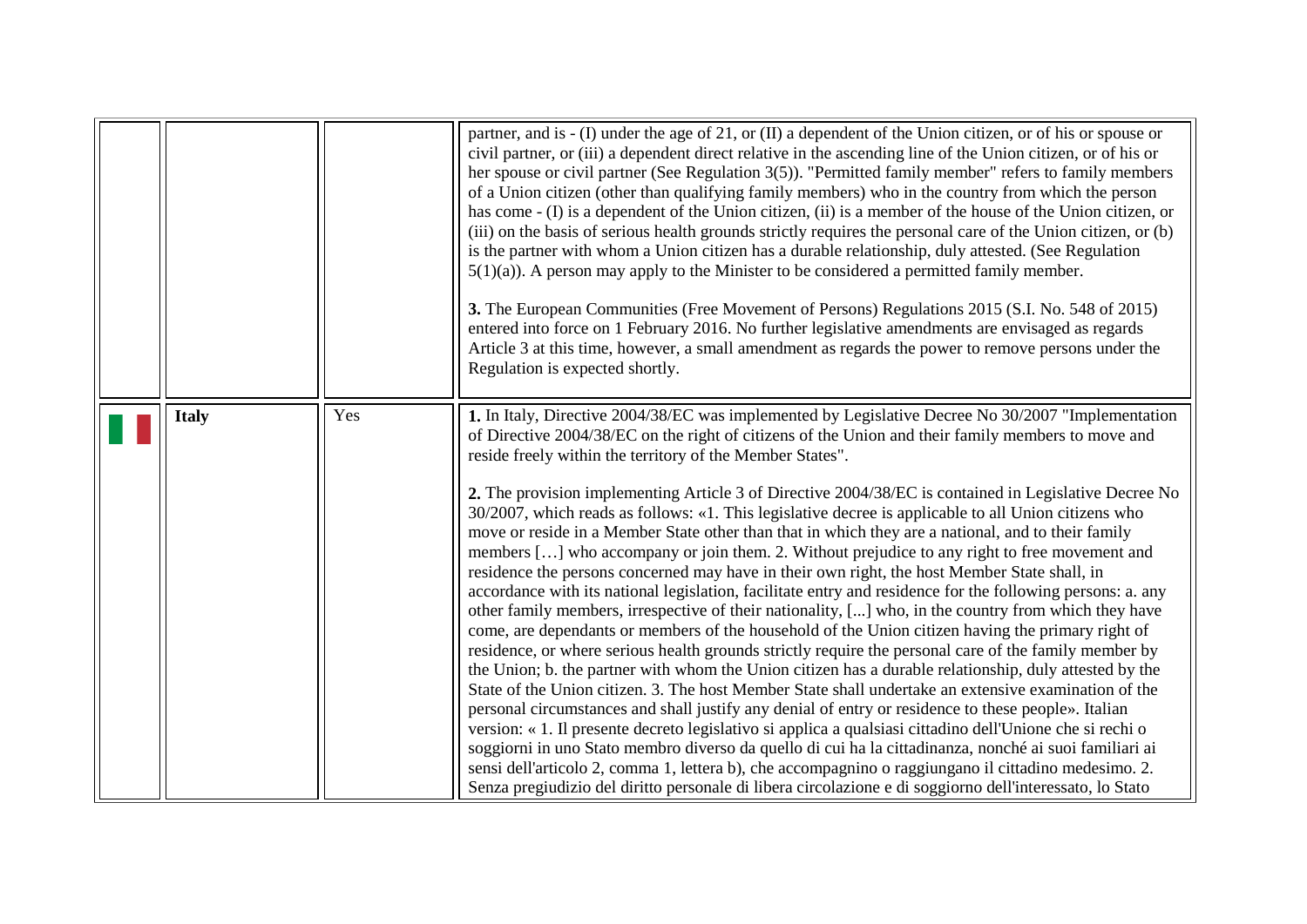<span id="page-21-0"></span>

|        |     | membro ospitante, conformemente alla sua legislazione nazionale, agevola l'ingresso e il soggiorno<br>delle seguenti persone: a) ogni altro familiare, qualunque sia la sua cittadinanza, non definito all'articolo<br>2, comma 1, lettera b), se è a carico o convive, nel paese di provenienza, con il cittadino dell'Unione<br>titolare del diritto di soggiorno a titolo principale o se gravi motivi di salute impongono che il cittadino<br>dell'Unione lo assista personalmente; b) il partner con cui il cittadino dell'Unione abbia una relazione<br>stabile debitamente attestata dallo Stato del cittadino dell'Unione. 3. Lo Stato membro ospitante effettua<br>un esame approfondito della situazione personale e giustifica l'eventuale rifiuto del loro ingresso o<br>soggiorno»-<br>3. No.                                                                                                                                                                                                                                                                                                                                                                                                                                                                                                                                                                                                                                                                                                                                                                                                                                                                                                                                                                                                                                                                                                                                                                                                                                                                                    |
|--------|-----|-----------------------------------------------------------------------------------------------------------------------------------------------------------------------------------------------------------------------------------------------------------------------------------------------------------------------------------------------------------------------------------------------------------------------------------------------------------------------------------------------------------------------------------------------------------------------------------------------------------------------------------------------------------------------------------------------------------------------------------------------------------------------------------------------------------------------------------------------------------------------------------------------------------------------------------------------------------------------------------------------------------------------------------------------------------------------------------------------------------------------------------------------------------------------------------------------------------------------------------------------------------------------------------------------------------------------------------------------------------------------------------------------------------------------------------------------------------------------------------------------------------------------------------------------------------------------------------------------------------------------------------------------------------------------------------------------------------------------------------------------------------------------------------------------------------------------------------------------------------------------------------------------------------------------------------------------------------------------------------------------------------------------------------------------------------------------------------------------|
| Latvia | Yes | 1. The Article 3 of the Directive 2004/39/EC has been implemented in the Cabinet of Ministers<br>Regulations "Procedures for the Entry and Residence in the Republic of Latvia of Citizens of the Union<br>and their Family Members" (separate legislative act No. 675, 30th August 2011).<br>2. Article 4 of the Regulation: 4. Within the meaning of this Regulation, an extended family member of<br>a Union citizen shall be: 4.1. a person who is a relative of the Union citizen or his or her spouse and<br>who is a dependant or member of the household of such Union citizen in his or her previous country of<br>residence or who, on serious health grounds, requires personal care, and the Union citizen certifies that<br>he or she will provide such care to the person; 4.2. a partner with whom the Union citizen has a<br>relationship lasting for at least two years or a partner with whom the Union citizen has a registered<br>partnership. Within the meaning of this Regulation, the term "partner" shall be used to safeguard the<br>rights provided for in this Regulation and shall not cover the recognition of any such partnership, which<br>has been the basis for granting the right of entry or residence. In Latvian: 4. So noteikumu izpratne<br>Savienības pilsoņa paplašinātās ģimenes loceklis ir: 4.1. Savienības pilsoņa vai viņa laulātā radinieks,<br>kas atrodas Savienības pilsoņa apgādībā vai kam ir kopīga saimniecība ar Savienības pilsoni viņa<br>iepriekšējā mītnes valstī, vai kam nopietnu veselības traucējumu dēļ ir nepieciešama personiska<br>kopšana, un Savienības pilsonis apliecina, ka nodrošinās šīs personas kopšanu; 4.2. partneris, ar kuru<br>Savienības pilsonim ir vismaz divus gadus ilgušas vai reģistrētas attiecības. Termins "partneris" šo<br>noteikumu izpratnē lietots, lai nodrošinātu šajos noteikumos paredzētās tiesības, un neietver tādu<br>partnerattiecību atzīšanu, kas bijušas par pamatu ieceļošanas vai uzturēšanās tiesību piešķiršanai.)<br>3. There is no plan to amend the existing regulation. |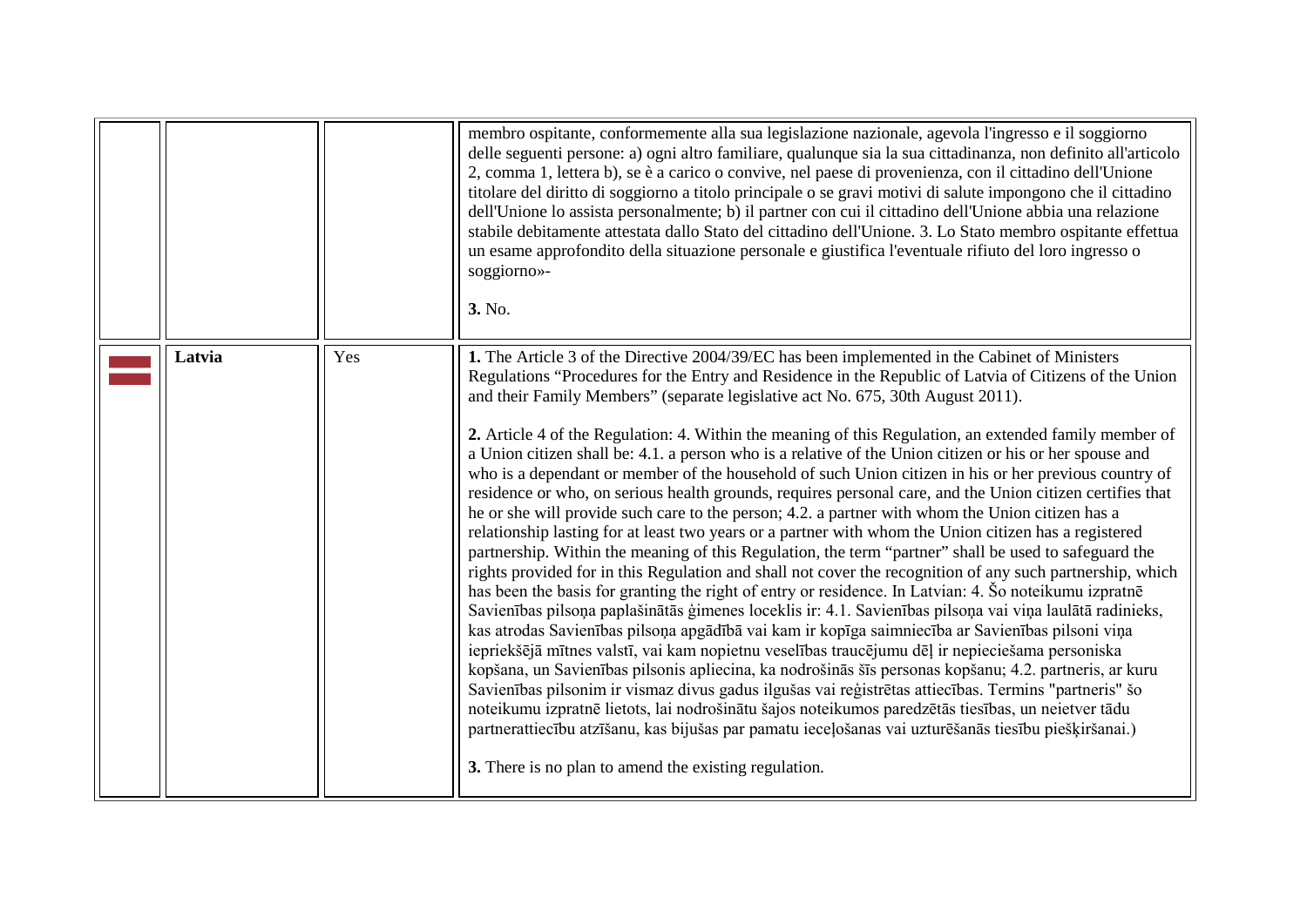<span id="page-22-1"></span><span id="page-22-0"></span>

| Lithuania  | Yes | 1. Article 3 of the Directive 2004/38/EC was transposed into national law by the amendment of law on<br>the legal status of aliens on June 30, 2012. After the ECJ C-83/11 - Rahman and Others case the law on<br>the legal status of aliens was amended again on June 27, 2013.<br>2. Law on the legal status of aliens Article 2. Definitions. 111. Any other person who enjoys the right of<br>free movement under legal acts of the European Union means a person who is not a family member of a<br>citizen of an EU Member State but is a cohabiting partner with whom the citizen of the EU Member<br>State has durable, duly attested relationship during the past three years, as well as a person who is a<br>dependant or a member of the household of the citizen of the EU Member State, or where serious health<br>grounds strictly require his personal care by the citizen of the EU Member State, if duly attested.<br>3. No.                                                                                                                                                                                                                                                                                                                                                                                                                                                                                                                                                                                                                                                                                                                                                                                                                                                                                                                                                                                                                                                                                                                                                                           |
|------------|-----|--------------------------------------------------------------------------------------------------------------------------------------------------------------------------------------------------------------------------------------------------------------------------------------------------------------------------------------------------------------------------------------------------------------------------------------------------------------------------------------------------------------------------------------------------------------------------------------------------------------------------------------------------------------------------------------------------------------------------------------------------------------------------------------------------------------------------------------------------------------------------------------------------------------------------------------------------------------------------------------------------------------------------------------------------------------------------------------------------------------------------------------------------------------------------------------------------------------------------------------------------------------------------------------------------------------------------------------------------------------------------------------------------------------------------------------------------------------------------------------------------------------------------------------------------------------------------------------------------------------------------------------------------------------------------------------------------------------------------------------------------------------------------------------------------------------------------------------------------------------------------------------------------------------------------------------------------------------------------------------------------------------------------------------------------------------------------------------------------------------------------|
| Luxembourg | Yes | 1. Article 3 of the Directive 2004/38/EC was transposed into national law by the Law of 29 August<br>2008 on free movement of persons<br>2. Chapter 2 – The right of Union citizens, of nationals of other States party to the Agreement on the<br>European Economic Area and of the Swiss Confederation, and of their family members, to move and<br>reside freely on the territory of the Grand Duchy of Luxembourg Section 1 – The right of entry,<br>residence and exit of Union citizens Art. 5. Union citizens holding a valid identity card or passport shall<br>have the right to enter the territory of the Grand Duchy of Luxembourg and to reside there for a period<br>of up to three months, as well as the right to leave the territory in order to travel to another Member<br>State. Art. 6. 1. A Union citizen shall have the right to reside on the territory for a period of more than<br>three months if he/she fulfils one of the following criteria: (1) he/she carries on, as a worker, a salaried<br>or self-employed activity; (2) he/she has, for him/herself and for his/her family members as referred to<br>in Article 12, sufficient resources to avoid becoming a burden on the social assistance system, and<br>sickness insurance cover; (3) he/she is enrolled at a public or private educational establishment,<br>accredited in the Grand Duchy of Luxembourg in accordance with the legislation and regulations in<br>force, for the principal purpose of following there a course of study or, in that context, vocational<br>training, whilst guaranteeing that he/she has sufficient resources for him/herself and for his/her family<br>members to avoid becoming a burden on the social assistance system, and sickness insurance. 2. The<br>resources required under points (2) and (3) of paragraph 1 of this Article, and the modalities for proving<br>possession of those resources, shall be laid down by Grand-Ducal regulation. 3. During the period of<br>validity of the measures adopted in application of the transitional provisions of the Treaties of accession |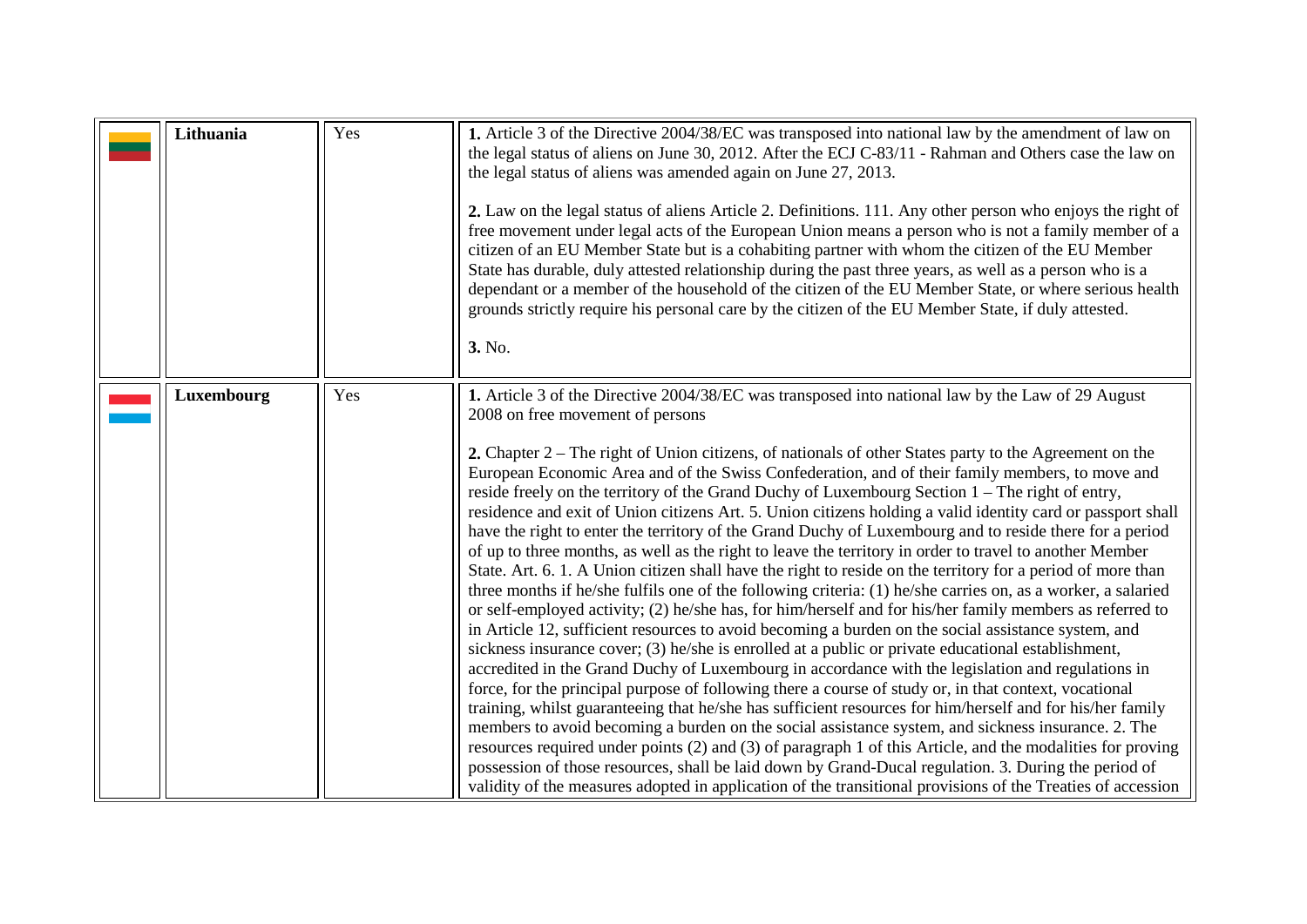|  |  | to the European Union and the Agreement on the European Economic Area, salaried workers who are<br>nationals of the acceding States shall continue to be subject to the obligation to hold a work permit. Art. |
|--|--|----------------------------------------------------------------------------------------------------------------------------------------------------------------------------------------------------------------|
|  |  | 7. 1. A Union citizen shall retain the status of worker after having worked on a salaried or self-                                                                                                             |
|  |  | employed basis on the territory if he/she fulfils one of the following criteria: (1) he/she is temporarily                                                                                                     |
|  |  | unable to work as the result of an illness or accident; $(2)$ he/she is in involuntary unemployment after                                                                                                      |
|  |  | having worked for more than one year and has registered as a jobseeker with the "Agence pour le                                                                                                                |
|  |  | développement de l'emploi" [National Employment Agency]; (3) he/she embarks on vocational training                                                                                                             |
|  |  | connected with his/her former salaried activity, unless he/she has become involuntarily unemployed. 2.                                                                                                         |
|  |  | He/she shall retain the status of worker for six months if: $(1)$ he/she is in involuntarily unemployment                                                                                                      |
|  |  | and has registered as a jobseeker with the "Agence pour le développement de l'emploi" lafter                                                                                                                   |
|  |  | completing a fixed-term employment contract of less than one year, or (2) he/she has become                                                                                                                    |
|  |  | involuntarily unemployed during the first twelve months after concluding his/her employment contract                                                                                                           |
|  |  | and has registered as a jobseeker with the "Agence pour le développement de l'emploi"1. Art. 8. 1.                                                                                                             |
|  |  | Without prejudice to the existing rules on population registers, a Union citizen as referred to in Article                                                                                                     |
|  |  | $6(1)$ who intends to reside on the territory for a period greater than three months shall apply to the                                                                                                        |
|  |  | municipal authority for the place where he/she resides, within three months from his/her arrival there,                                                                                                        |
|  |  | for the issue of a registration certificate. $(2)$ In order to be issued with the registration certificate, the                                                                                                |
|  |  | Union citizen must show that he/she falls within one of the categories set out in Article $6(1)$ and that                                                                                                      |
|  |  | he/she fulfils the conditions in that regard. To that end, he/she shall be required to produce the                                                                                                             |
|  |  | documents enumerated by Grand-Dual regulation. 3. Upon receipt of the documents referred to in                                                                                                                 |
|  |  | paragraph 2 of this Article, the registration certificate shall be handed over forthwith. It shall state the                                                                                                   |
|  |  | name and address of the registered person and the date of registration. 4. That certificate shall not                                                                                                          |
|  |  | establish a right of residence. Possession of such a certificate cannot in any circumstances constitute a                                                                                                      |
|  |  | precondition for the exercise of a right or the accomplishment of any other administrative formality.                                                                                                          |
|  |  | Art. 9. 1. A Union citizen who produces evidence that he/she has resided legally in the country for a                                                                                                          |
|  |  | continuous period of five years shall have the right of permanent residence. That right shall not be                                                                                                           |
|  |  | subject to the conditions laid down in Article $6(1)$ . 2. Continuity of residence shall not be affected by                                                                                                    |
|  |  | temporary absences not exceeding a total of six months a year, by absences of a longer duration for                                                                                                            |
|  |  | compulsory military service, or by one absence of a maximum of 12 consecutive months for important                                                                                                             |
|  |  | reasons such as pregnancy or childbirth, serious illness, study or vocational training, or a posting for                                                                                                       |
|  |  | professional reasons in another Member State or a third country. 3. Once acquired, the right of                                                                                                                |
|  |  | permanent residence shall be lost only through absence from the territory for a period exceeding two                                                                                                           |
|  |  | consecutive years. 4. Continuity of residence may be attested by any form of proof. It shall be                                                                                                                |
|  |  | interrupted by the enforcement of a decision for the removal of the person concerned from the territory.                                                                                                       |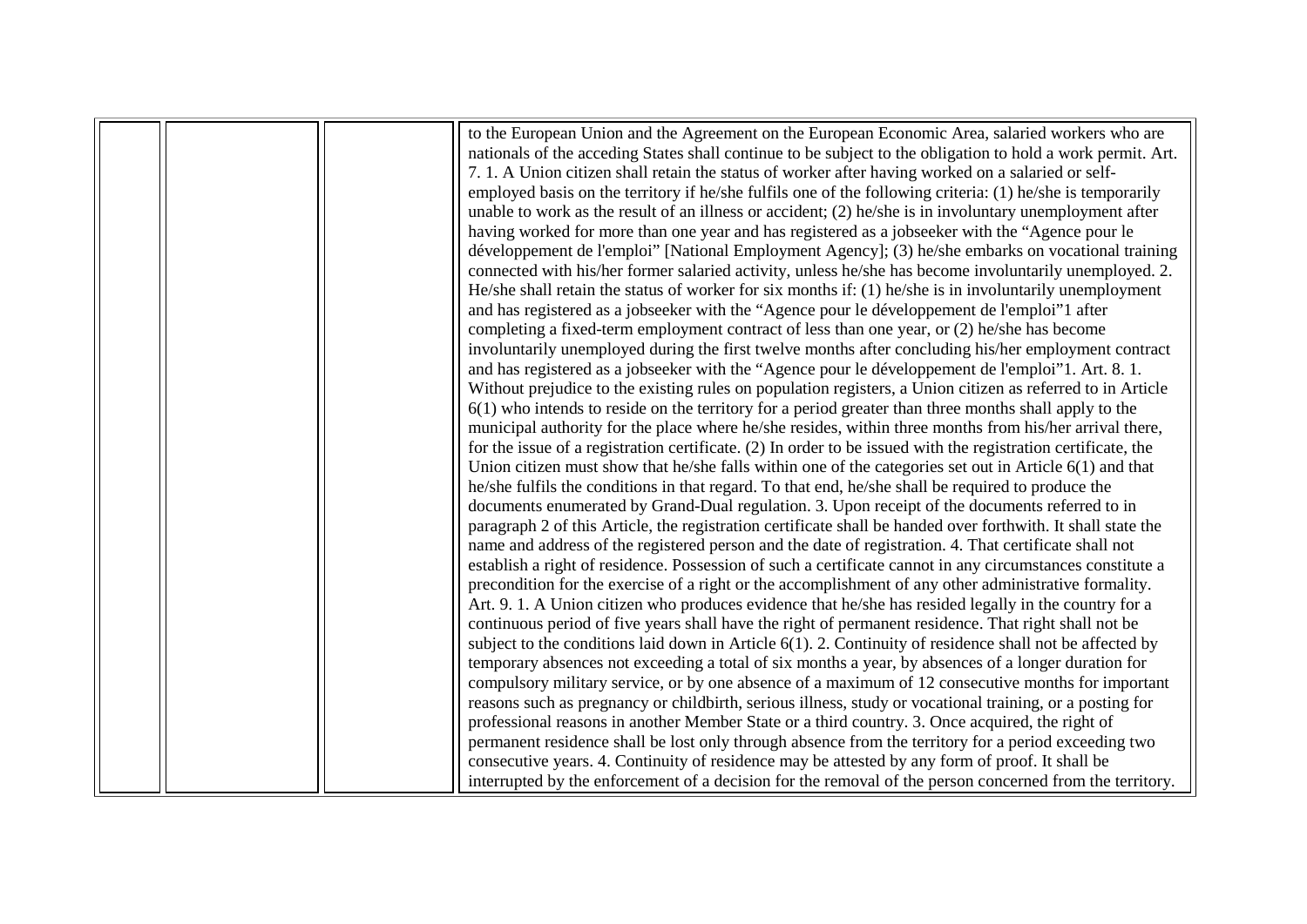|  | Art. 10. 1. By way of derogation from Article $9(1)$ , the following persons shall have a right of             |
|--|----------------------------------------------------------------------------------------------------------------|
|  | permanent residence in Luxembourg before completion of a continuous period of residence of five                |
|  | years' duration: (1) a salaried or self-employed worker who, at the time of ceasing to work, has reached       |
|  | the age at which he/she can claim an old-age pension, or a worker who stops working on account of              |
|  | being placed in early retirement, provided that he/she has been working in Luxembourg for at least the         |
|  | preceding 12 months and has been residing there continuously for more than three years; (2) a salaried         |
|  | or self-employed worker who stops working as a result of permanent incapacity to work, where he/she            |
|  | has been residing continuously in the country for more than two years; where the incapacity results            |
|  | from an accident at the workplace or an occupational disease entitling the person concerned to a benefit       |
|  | payable wholly or in part by the State, no condition shall be imposed as to length of residence; (3) a         |
|  | worker who, after three years of continuous work and residence in the country, works in a salaried or          |
|  | self-employed capacity in another Member State whilst retaining his/her place of residence in the Grand        |
|  | Duchy of Luxembourg, to which he/she returns, as a rule, each day or at least once a week. 2. For the          |
|  | purposes of entitlement to the rights provided for in points (1) and (2) of paragraph 1 of this Article, the   |
|  | periods of work spent in another Member State shall be regarded as having been spent in the Grand              |
|  | Duchy of Luxembourg. 3. Duly recorded periods of involuntary unemployment, periods not worked for              |
|  | reasons not of the worker's own making and absence from work or cessation of work due to illness or            |
|  | accident shall be regarded as periods of work. 4. The conditions as to work and residence respectively         |
|  | laid down in point $(1)$ of paragraph 1 and in points $(1)$ and $(2)$ of paragraph 1 of this Article shall not |
|  | apply if the worker's spouse is a Luxembourg national or if that spouse has lost his/her Luxembourg            |
|  | nationality by reason of marriage to the worker. Art. 11. A Union citizen who acquires the right of            |
|  | permanent residence shall receive a document attesting to the permanence of his/her residence, in              |
|  | accordance with detailed rules to be laid down by Grand-Ducal regulation. Section $2 -$ Right of entry,        |
|  | residence and exit of family members of Union citizens and of nationals of other States party to the           |
|  | Agreement on the European Economic Area and of the Swiss Confederation Art. 12. 1. The following               |
|  | shall be considered to be family members: (a) the spouse; (Law of 8 December 2011) (b) "the partner            |
|  | with whom the Union citizen has contracted a registered partnership in accordance with the substantive         |
|  | and formal conditions laid down by the Law of 9 July 2004 on the legal effects of certain partnerships,        |
|  | as amended;" (c) the direct descendants who are aged under 21 or who are dependants of the Union               |
|  | citizen and those of the spouse or partner referred to in point (b); (d) the dependent direct relatives of     |
|  | the Union citizen in the ascending line for whom the Union citizen is financially responsible and those        |
|  | of the spouse or partner referred to in point (b). 2. The Minister may authorise any other family              |
|  | member, whatever his/her nationality, who is not covered by the definition in paragraph 1 to reside on         |
|  | the territory if he/she fulfils one of the following conditions: (1) in the country from which he/she came,    |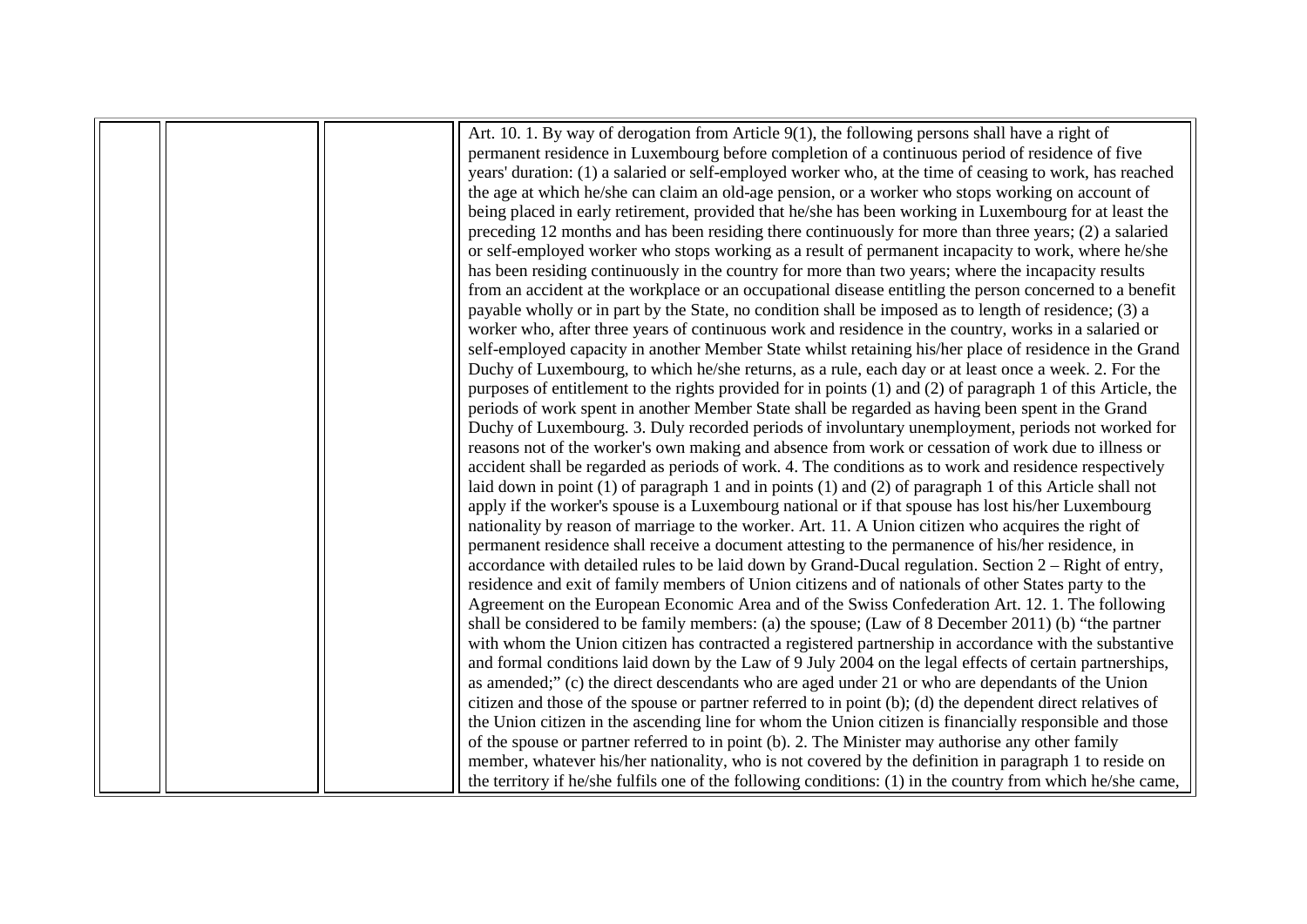|  | he/she was a dependant of, or formed part of the household of, the Union citizen who is the principal       |
|--|-------------------------------------------------------------------------------------------------------------|
|  | beneficiary of the right of residence; (2) the Union citizen must personally look after the welfare, on     |
|  | serious health grounds, of the family member concerned; (Law of 8 December 2011) "(3) the partner           |
|  | with whom the Union citizen has a lasting, duly certified relationship. The lasting nature of the           |
|  | relationship shall be examined as to its intensity, the length of time for which it has existed and the     |
|  | stability of the bonds between the partners. Evidence of its lasting nature may be adduced by any           |
|  | means. It shall be demonstrated if the partners prove: (a) that they have cohabited legally for a           |
|  | continuous period of at least one year prior to the application; (b) that they have a common child for      |
|  | whom they together assume parental responsibility. The partners must not be bound by bonds of               |
|  | marriage, declared partnership or lasting relationship with another person." The application for leave to   |
|  | enter and reside of the family members referred to in the preceding subparagraph shall be the subject of    |
|  | an in-depth examination taking their personal circumstances into account. (Law of 8 December 2011)          |
|  | "Any decision refusing leave to enter or reside shall be duly reasoned in accordance with Article 109."     |
|  | 3. The family members, whether Union citizens or third-country nationals, of a Luxembourg citizen           |
|  | shall be treated in the same way as the family members of a Union citizen. Art. 13. 1. Without prejudice    |
|  | to the provisions on travel documents applicable to border controls, deriving from international            |
|  | agreements or from Community rules, family members as defined in Article 12 who are third-country           |
|  | nationals and who are accompanying or joining a Union citizen shall have the right to enter the territory   |
|  | of the Grand Duchy of Luxembourg and to reside there for a period of up to three months provided that       |
|  | they are in possession of a valid passport and, where necessary, of the visa required for entry onto the    |
|  | territory. 2. Where they are in possession of a valid residence card (carte de séjour) as referred to in    |
|  | Article 15, family members shall be exempt from the obligation to hold an entry visa if such visa is        |
|  | required, and no entry or exit stamp shall be placed in their passport. 3. They shall have the right to     |
|  | leave the territory in order to travel to another Member State, without being required to have an exit visa |
|  | or being subject to any equivalent obligation. Art. 14. 1. Family members as defined in Article 12 who      |
|  | are themselves Union citizens shall have a right of residence as provided for in Article 6 if they are      |
|  | accompanying or joining a Union citizen. That right of residence shall also extend to family members        |
|  | who are third-country nationals if they are accompanying or joining a Union citizen who him/herself         |
|  | fulfils the conditions laid down in points $(1)$ or $(2)$ of Article $6(1)$ . 2. By way of derogation from  |
|  | paragraph 1 of this Article, only the spouse, registered partner or dependent child, irrespective of their  |
|  | nationality, accompanying or joining a Union citizen who fulfils the condition laid down in point (3) of    |
|  | Article $6(1)$ shall have the right of residence as family members. However, as regards the right of        |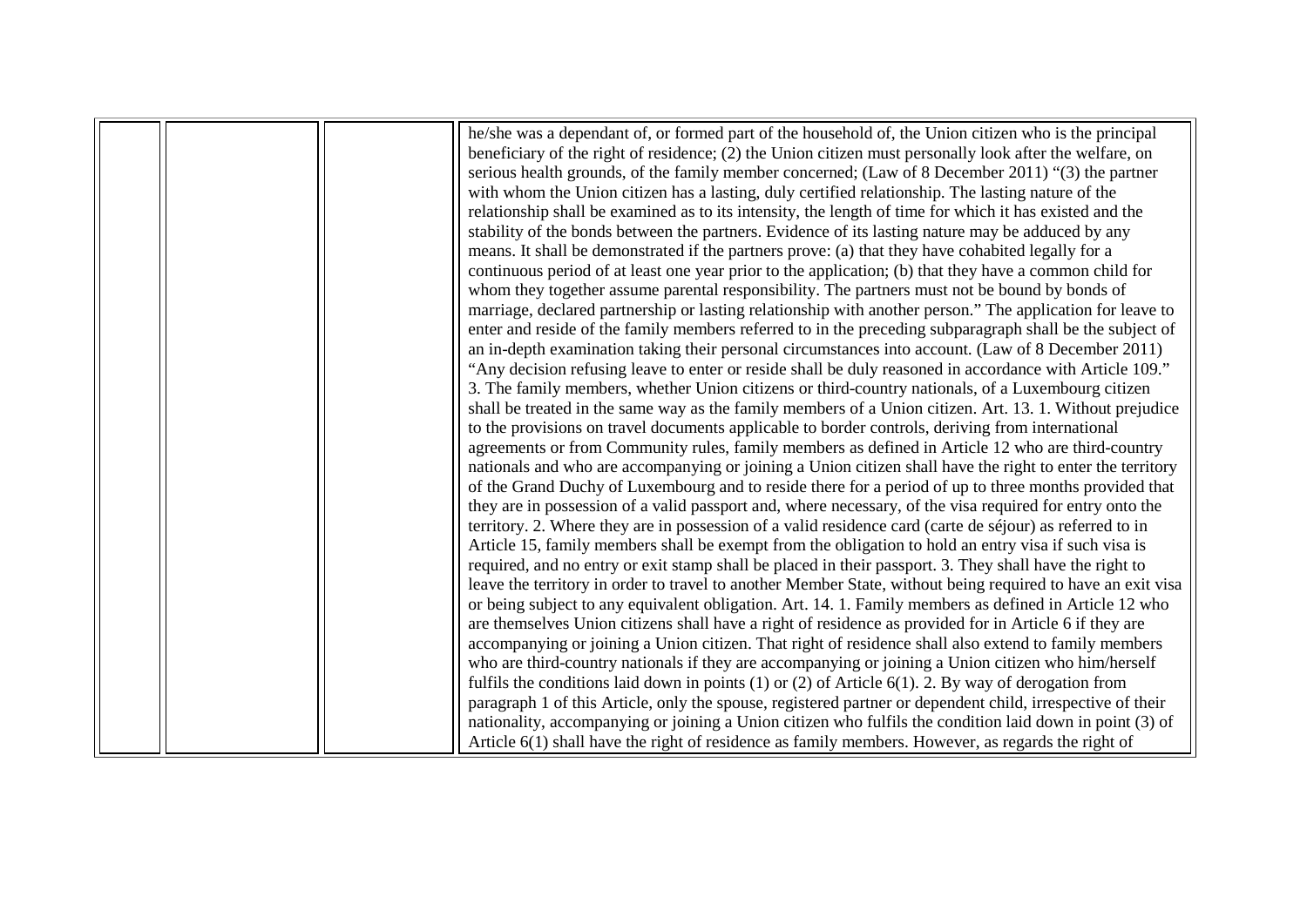<span id="page-26-0"></span>

|                    |     | residence of direct relatives in the ascending line who are dependants of a student or his/her spouse or<br>registered partner, Article 12(2) shall apply. (french version - see attached document)<br>3. No.                                                                                                                                                                                                                                                                                                                                                                                                                                                                                                                                                                                                                                                                                                                                                                                                                                                                                                                                                                                                                                                                                                                                                                                                                                                                                                                                                                                                                                                                                                                                                                                                                                                                                                                                                                                                                                                                                                                                                                                                                                                                                           |
|--------------------|-----|---------------------------------------------------------------------------------------------------------------------------------------------------------------------------------------------------------------------------------------------------------------------------------------------------------------------------------------------------------------------------------------------------------------------------------------------------------------------------------------------------------------------------------------------------------------------------------------------------------------------------------------------------------------------------------------------------------------------------------------------------------------------------------------------------------------------------------------------------------------------------------------------------------------------------------------------------------------------------------------------------------------------------------------------------------------------------------------------------------------------------------------------------------------------------------------------------------------------------------------------------------------------------------------------------------------------------------------------------------------------------------------------------------------------------------------------------------------------------------------------------------------------------------------------------------------------------------------------------------------------------------------------------------------------------------------------------------------------------------------------------------------------------------------------------------------------------------------------------------------------------------------------------------------------------------------------------------------------------------------------------------------------------------------------------------------------------------------------------------------------------------------------------------------------------------------------------------------------------------------------------------------------------------------------------------|
| <b>Netherlands</b> | Yes | 1. Decree of April 24, 2006, amending the Foreigners Decree 2000 in connection with the<br>implementation of Directive 2004/38/EC of the European Parliament and the Council of April 29 2004<br>on the right to move and reside freely within the territory of the citizens of the Member States and their<br>families (PbEU L 158 and L 229).<br>2. In Dutch: Artikel 3 van de Richtlijn is geïmplementeerd in artikel 8.7 Vreemdelingenbesluit: Lid 1.<br>Deze paragraaf is van toepassing op vreemdelingen die de nationaliteit bezitten van een staat die partij<br>is bij het Verdrag betreffende de werking van de Europese Unie of bij de Overeenkomst betreffende de<br>Europese Economische Ruimte, dan wel van Zwitserland, en die zich naar Nederland begeven of in<br>Nederland verblijven. Lid 2. Deze paragraaf is eveneens van toepassing op de familieleden die een<br>vreemdeling als bedoeld in het eerste lid naar Nederland begeleiden of zich bij hem in Nederland<br>voegen, voor zover het betreft: a. de echtgenoot; b. de partner, waarmee de vreemdeling een naar<br>Nederlands internationaal privaatrecht geldig geregistreerd partnerschap is aangegaan; c. de<br>rechtstreekse bloedverwant in neergaande lijn, van een vreemdeling als bedoeld in het eerste lid, of van<br>diens echtgenoot of geregistreerd partner, voor zover die bloedverwant jonger is dan 21 jaar of ten laste<br>is van die echtgenoot of geregistreerd partner; of d. de rechtstreekse bloedverwant in opgaande lijn die<br>ten laste is van de vreemdeling of van het gezinslid, bedoeld onder a of b. In English: Article 3 of the<br>Directive is implemented in article 8.7 Foreigners Degree: Section 1: This article applies to foreigners<br>who possesses the nationality of a state who is a formal party of the Treaty on the functioning of the<br>European Union, or who is a formal party to the Agreement on the European Economic Area, or who<br>possesses the nationality of Switzerland, and who whishes to move to the Netherlands or resides in the<br>Netherlands. Section 2: This article also applies to family members who foreigners as meant in the first<br>section, whishes to bring to the Netherlands or join him/her in the Netherlands, insofar as this family |
|                    |     | member is: a) The spouse b) The partner to whom the foreigner has a valid registered partnership,<br>according to Dutch international private law. c) A direct relative in the descending line from either the<br>foreigner meant in the first section, or his/her spouse or registered partner, provided that this relative is<br>under the age of 21 or dependent on the foreigner or his/her spouse or registered partner d) A direct                                                                                                                                                                                                                                                                                                                                                                                                                                                                                                                                                                                                                                                                                                                                                                                                                                                                                                                                                                                                                                                                                                                                                                                                                                                                                                                                                                                                                                                                                                                                                                                                                                                                                                                                                                                                                                                                |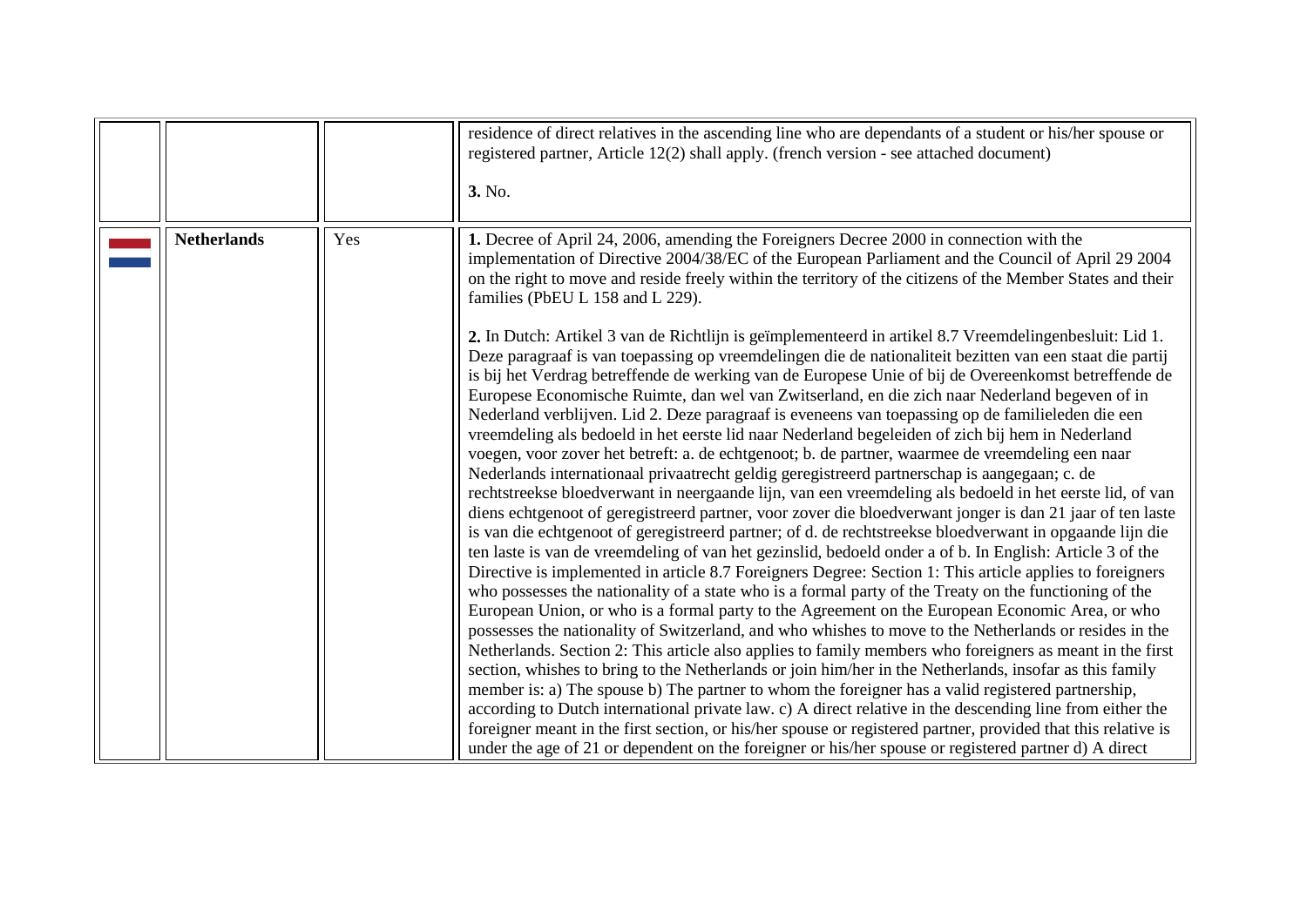<span id="page-27-0"></span>

|               |     | relative in the ascending line who is dependent on the foreigner or the family member referred to in a)<br>or $b$ ).<br>3. No, we do not consider amending the legislation at the moment.                                                                                                                                                                                                                                                                                                                                                                                                                                                                                                                                                                                                                                                                                                                                                                                                                                                                                                                                                                                                                                                                                                                                                                                                                                                                                                                                                                                                                                                                                                                                                                                                                                                                                                                                                                                                                                                                                                                                                                                                                                                                                                                                                                                                               |
|---------------|-----|---------------------------------------------------------------------------------------------------------------------------------------------------------------------------------------------------------------------------------------------------------------------------------------------------------------------------------------------------------------------------------------------------------------------------------------------------------------------------------------------------------------------------------------------------------------------------------------------------------------------------------------------------------------------------------------------------------------------------------------------------------------------------------------------------------------------------------------------------------------------------------------------------------------------------------------------------------------------------------------------------------------------------------------------------------------------------------------------------------------------------------------------------------------------------------------------------------------------------------------------------------------------------------------------------------------------------------------------------------------------------------------------------------------------------------------------------------------------------------------------------------------------------------------------------------------------------------------------------------------------------------------------------------------------------------------------------------------------------------------------------------------------------------------------------------------------------------------------------------------------------------------------------------------------------------------------------------------------------------------------------------------------------------------------------------------------------------------------------------------------------------------------------------------------------------------------------------------------------------------------------------------------------------------------------------------------------------------------------------------------------------------------------------|
| <b>Poland</b> | Yes | 1. A. Provisions contained in art. 3 of the Directive 2004/38/EC were transposed by two separate<br>statutes, i.e.: 1. Act of 14 July 2006 on the entry into, residence in and exit from the Republic of Poland<br>of nationals of the European Union and their family members, 2. Act of 2 December 2013 on Aliens –<br>in the relevant scope, the act was amended in 2007.                                                                                                                                                                                                                                                                                                                                                                                                                                                                                                                                                                                                                                                                                                                                                                                                                                                                                                                                                                                                                                                                                                                                                                                                                                                                                                                                                                                                                                                                                                                                                                                                                                                                                                                                                                                                                                                                                                                                                                                                                            |
|               |     | <b>2.</b> B. According to art. 160 (3) of the Act of 2 December 2013 on Aliens, residence permit for a fixed<br>period may be granted to a foreigner conducting family life in the meaning of the Convention on human<br>rights and fundamental freedoms, as done in Rome on 4 November 1950 (Journal of Laws 1993, No.<br>61, pos. 284, with further amendments), Polish citizen, citizen of other UE Member State, member state<br>of the European Free Trade Agreement (EFTA) – party to the European Economic Area (EEA) or Swiss<br>Confederation, residing in the territory of the Republic of Poland, with who he/she resides jointly in this<br>territory, provided that he/she fulfills conditions enlisted in art. 159 (1) (2). According to art. 31 (1 and<br>4) of the Act of 14 July 2006 on the entry into, residence in and exit from the Republic of Poland of<br>nationals of the European Union and their family members: Registration of permit shall be denied to a<br>citizen of the EU Member State, and issuance of a residence card of the EU citizen's family member to<br>a family member – foreigner shall be refused, in the following circumstances: 1) conditions for<br>residence were not met $();$ 1a. The provision shall not apply to: 1) EU citizen – family member of the<br>EU citizen or Polish citizen other that referred to as in art. 2 (4) who joins him/her or resides with<br>him/her in the territory of the Republic of Poland due to: a) financial dependency or living in the same<br>household, in country, the EU citizen applying for residence registration came from, or, b) serious<br>health grounds requiring personal assistance, provided by the EU or Polish citizen whom citizen in<br>question joins or resides with in the territory of the Republic of Poland; 2) the EU citizen conducting<br>family life in the meaning of the Convention on human rights and fundamental freedoms, as done in<br>Rome on 4 November 1950 (Journal of Laws 1993, No. 61, pos. 284, with further amendments), with<br>the EU or Polish citizen whom citizen in question joins or resides with in the territory of the Republic of<br>Poland. 4. In case provided in art. 31 (1a) (2), authority conducting proceedings on the EU citizen<br>residence registration shall determine, in particular, if bonds of the citizen in question with the EU or |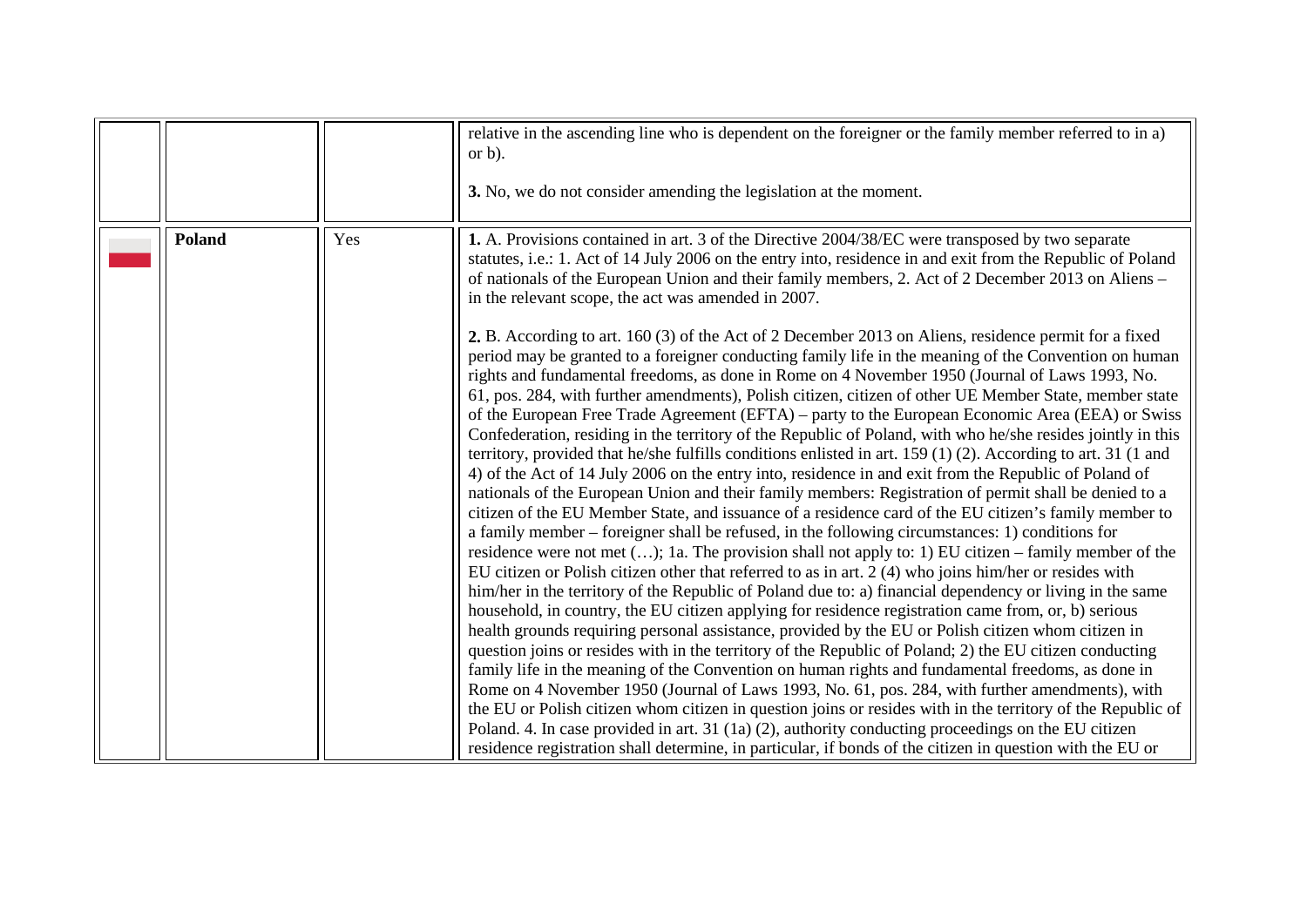<span id="page-28-0"></span>

|   |          |     | Polish citizen whom the citizen in question joins or resides with in the territory of the Republic of<br>Poland, are of real and stable character.<br>3. C. Yes/No                                                                                                                                                                                                                                                                                                                                                                                                                                                                                                                                                                                                                                                                                                                                                                                                                                                                                                                                                                                                                                                                                                                                                                                                                                                                                                                                                                                                                                                                                                                                                                                                                                                                                                                                                                                                                                                                                                                                                                                                                                                                                                                                                                                                                                                                                                                                                                                                                                                                                                                                                                                                                                                                                                                                                                                                                        |
|---|----------|-----|-------------------------------------------------------------------------------------------------------------------------------------------------------------------------------------------------------------------------------------------------------------------------------------------------------------------------------------------------------------------------------------------------------------------------------------------------------------------------------------------------------------------------------------------------------------------------------------------------------------------------------------------------------------------------------------------------------------------------------------------------------------------------------------------------------------------------------------------------------------------------------------------------------------------------------------------------------------------------------------------------------------------------------------------------------------------------------------------------------------------------------------------------------------------------------------------------------------------------------------------------------------------------------------------------------------------------------------------------------------------------------------------------------------------------------------------------------------------------------------------------------------------------------------------------------------------------------------------------------------------------------------------------------------------------------------------------------------------------------------------------------------------------------------------------------------------------------------------------------------------------------------------------------------------------------------------------------------------------------------------------------------------------------------------------------------------------------------------------------------------------------------------------------------------------------------------------------------------------------------------------------------------------------------------------------------------------------------------------------------------------------------------------------------------------------------------------------------------------------------------------------------------------------------------------------------------------------------------------------------------------------------------------------------------------------------------------------------------------------------------------------------------------------------------------------------------------------------------------------------------------------------------------------------------------------------------------------------------------------------------|
| ۰ | Portugal | Yes | 1. The directive was implemented through a separate act.<br>2. Portuguese version-Artigo 3 <sup>°</sup> - Âmbito pessoal de aplicação 1.A presente lei aplica-se a todos os<br>cidadãos da União que se desloquem ou residam em Portugal, bem como aos seus familiares, na<br>acepção da alínea e) do artigo anterior, que os acompanhem ou que a eles se reúnam. 2.Sem prejuízo do<br>direito pessoal de livre circulação e residência da pessoa em causa, é facilitada, nos termos da lei geral,<br>a entrada e residência de qualquer outro familiar, independentemente da sua nacionalidade, não<br>abrangido pela alínea e) do artigo anterior que, no país do qual provenha, esteja a cargo do cidadão da<br>União que tem direito a residência a título principal ou que com este viva em comunhão de habitação,<br>ou quando o cidadão da União tiver imperativamente de cuidar pessoalmente do membro da sua família<br>por motivos de saúde graves. 3.A decisão relativa à entrada e residência das pessoas abrangidas pelo<br>número anterior só pode ser tomada após análise de todas as circunstâncias pessoais relevantes, devendo<br>ser fundamentada qualquer recusa de entrada ou de concessão de autorização de residência. 4.As<br>disposições legais que se refiram aos cidadãos da União entendem-se como abrangendo os nacionais<br>dos Estados partes no Acordo sobre o Espaço Económico Europeu e os nacionais da Suíça. 5.As normas<br>da presente lei aplicáveis a familiares são extensíveis aos familiares de cidadãos de nacionalidade<br>portuguesa, independentemente da sua nacionalidade English version: Article 3 – Beneficiaries 1 – This<br>Act shall apply to all Union citizens who travel to or reside in Portugal, as well as to their family<br>members, as defined in subparagraph e) of the preceding Article, who accompany or join them. 2 -<br>Without prejudice of the citizen's personal right of free movement and residence, entry and residence<br>shall be facilitated, under the general terms of law, for any other family members, irrespective of their<br>nationality, not falling within the definition in subparagraph e) of the preceding Article who, in the<br>country from which they have come, are dependants or members of the household of the Union citizen<br>having the primary right of residence, or where serious health grounds strictly require the personal care<br>of the family member by the Union citizen. $3$ – The decision on entry and residence of the persons<br>mentioned in the preceding paragraph can only be taken after an extensive examination of all relevant<br>personal circumstances, and grounds shall be given for any denial of entry or residence to such persons.<br>4 – Legal provisions making reference to Union citizens shall be deemed to cover nationals of States<br>parties on the Agreement on the European Economic Area and to Swiss nationals. 5 – Any rules of this |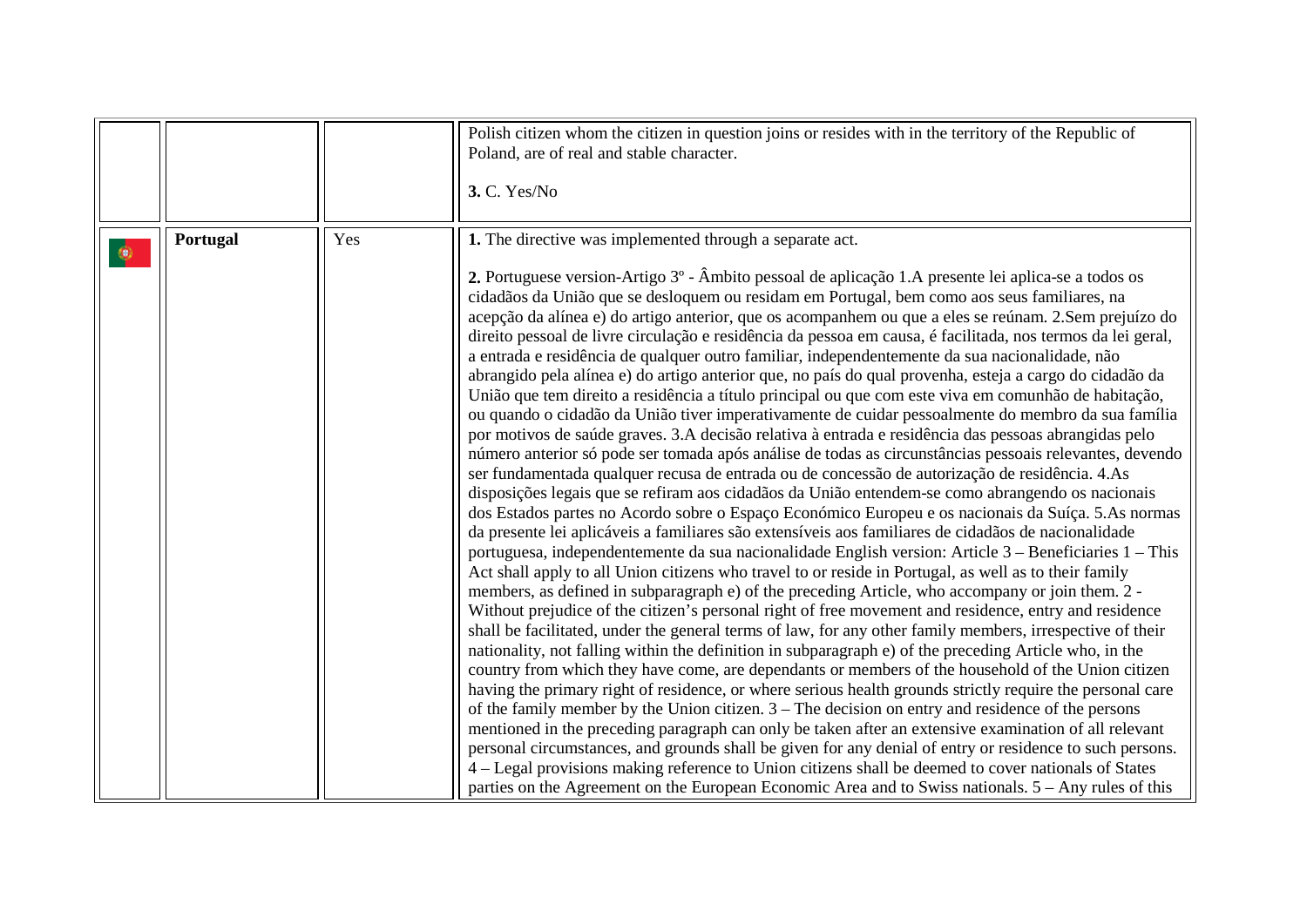<span id="page-29-0"></span>

|                        |     | law applicable to family members shall be extended to family members of Portuguese citizens,<br>irrespective of their nationality.<br>3. No for now.                                                                                                                                                                                                                                                                                                                                                                                                                                                                                                                                                                                                                                                                                                                                                                                                                                                                                                                                                                                                                                                                                                                                                                                                                                                                                                                                                                                                                                                                                                                                                                                                                                                                                                                                                                                                                                                                          |
|------------------------|-----|-------------------------------------------------------------------------------------------------------------------------------------------------------------------------------------------------------------------------------------------------------------------------------------------------------------------------------------------------------------------------------------------------------------------------------------------------------------------------------------------------------------------------------------------------------------------------------------------------------------------------------------------------------------------------------------------------------------------------------------------------------------------------------------------------------------------------------------------------------------------------------------------------------------------------------------------------------------------------------------------------------------------------------------------------------------------------------------------------------------------------------------------------------------------------------------------------------------------------------------------------------------------------------------------------------------------------------------------------------------------------------------------------------------------------------------------------------------------------------------------------------------------------------------------------------------------------------------------------------------------------------------------------------------------------------------------------------------------------------------------------------------------------------------------------------------------------------------------------------------------------------------------------------------------------------------------------------------------------------------------------------------------------------|
| <b>Slovak Republic</b> | Yes | 1. The Directive has been transposed through an Amendment to an act in force (Act No. 404/2011 on<br>Residence of Aliens and Amendment and Supplementation of Certain Acts). Article 3 (2) was already<br>partially in compliance with the Act No. 71/1967 on Administrative Procedures and partially it has also<br>been transposed through an Amendment to Act No. 404/2011 on Residence of Aliens and Amendment<br>and Supplementation of Certain Acts.<br>2. Article 3 (1) has been transposed into the Article 63 (1) of the Act No. $404/2011$ on Residence of                                                                                                                                                                                                                                                                                                                                                                                                                                                                                                                                                                                                                                                                                                                                                                                                                                                                                                                                                                                                                                                                                                                                                                                                                                                                                                                                                                                                                                                          |
|                        |     | Aliens and Amendment and Supplementation of Certain Acts: This provision regulates the right to<br>reside in the territory of the Slovak Republic for EU citizens and their family members who accompany<br>them or join them. Article $3(2a)$ has been transposed into the Article $2(5d, e, f)$ of the Act No.<br>404/2011 on Residence of Aliens and Amendment and Supplementation of Certain Acts: A family<br>member of an EU citizen is a third-country national who is: d) any other family member to whom<br>paragraphs (a) to (c) do not apply and s/he is a dependent person in the country of his/her origin; e) any<br>other family member to whom paragraphs (a) to (c) do not apply and s/he is the member of his/her<br>household; f) any other family member to whom paragraphs (a) to (c) do not apply and s/he depends on<br>his/her care due to serious health reasons. Article 3 (2 b) has been transposed into the Article 2 (5 g) of<br>the Act No. 404/2011 on Residence of Aliens and Amendment and Supplementation of Certain Acts: A<br>family member of an EU citizen is a third-country national who is: g) his/her partner with whom the<br>Union citizen is in a permanent, duly certified relationship. Article 3 (2) has been partially in<br>compliance with the Act No. 71/1967 on Administrative Procedures (see 1 below) and partially it has<br>been transposed into the Article 66 (9) of the Act No. 404/2011 on Residence of Aliens and<br>Amendment and Supplementation of Certain Acts (see 2 below): (1) According to the Article 32 (1) of<br>the Act No. 71/1967 on Administrative Procedures, the Authority is obliged to exactly and fully<br>ascertain the actual state of affairs and for this purpose to obtain the documents necessary for the ruling.<br>Whereas the Authority is not bound solely by the parties' proposals. According to the Article 47 (1) of<br>the Act No. 71/1967 on Administrative Procedures, the ruling shall include a statement, justification |
|                        |     | and instruction about the appeal. An appeal is not needed if all parties are fully satisfied. (2) According<br>to the Article 66 (9) of the Act No. 404/2011 on Residence of Aliens and Amendment and<br>Supplementation of Certain Acts, a police department shall individually evaluate submitted documents                                                                                                                                                                                                                                                                                                                                                                                                                                                                                                                                                                                                                                                                                                                                                                                                                                                                                                                                                                                                                                                                                                                                                                                                                                                                                                                                                                                                                                                                                                                                                                                                                                                                                                                 |